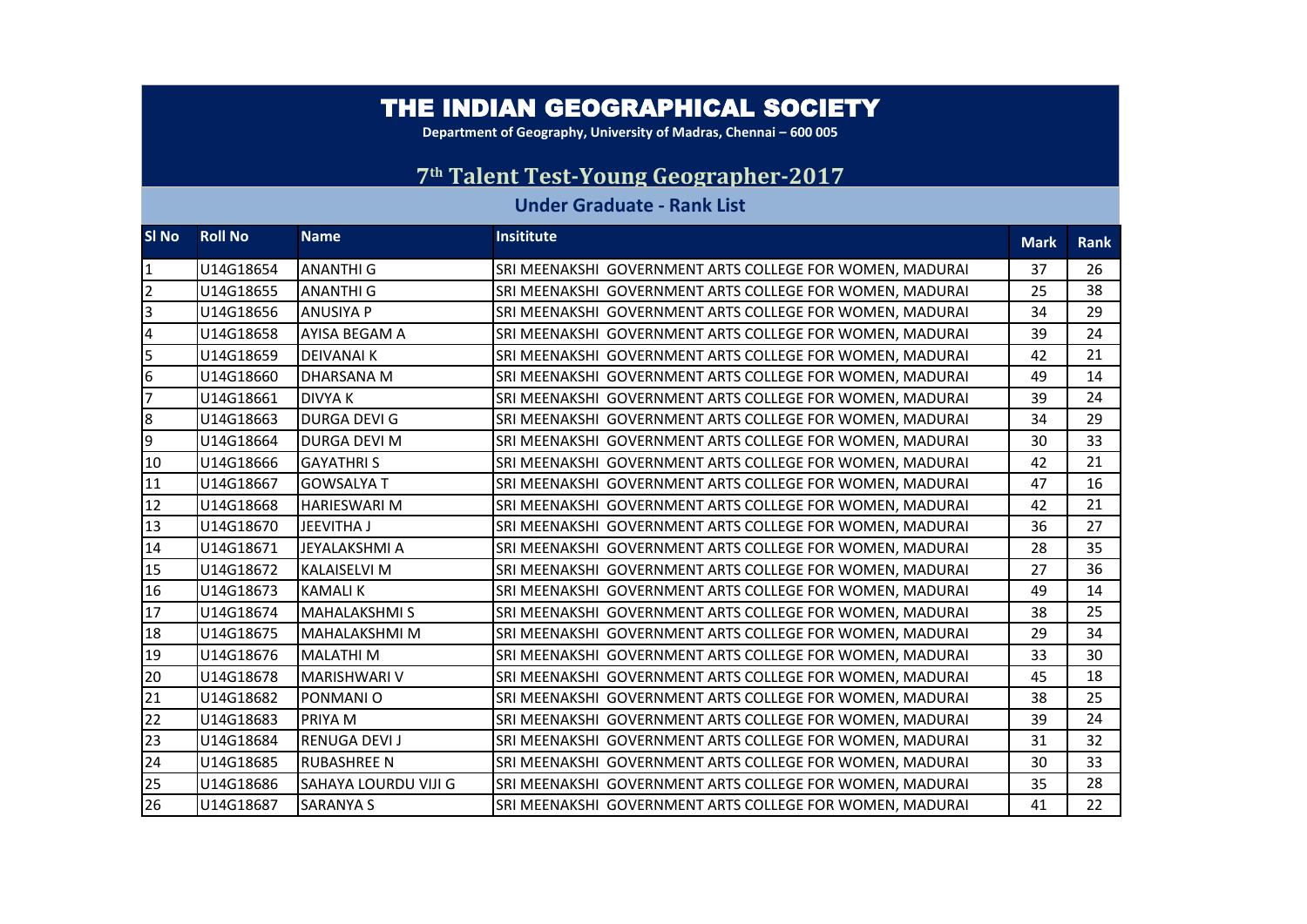| 27 | U14G18688 | <b>SINDHUJA S</b>         | SRI MEENAKSHI GOVERNMENT ARTS COLLEGE FOR WOMEN, MADURAI | 40 | 23 |
|----|-----------|---------------------------|----------------------------------------------------------|----|----|
| 28 | U14G18689 | <b>SOUNDHARYA M</b>       | SRI MEENAKSHI GOVERNMENT ARTS COLLEGE FOR WOMEN, MADURAI | 33 | 30 |
| 29 | U14G18690 | <b>SYEDALIFATHIMA A</b>   | SRI MEENAKSHI GOVERNMENT ARTS COLLEGE FOR WOMEN, MADURAI | 25 | 38 |
| 30 | U14G18694 | ABIRAMI M                 | SRI MEENAKSHI GOVERNMENT ARTS COLLEGE FOR WOMEN, MADURAI | 45 | 18 |
| 31 | U14G18695 | AMSAREKA G                | SRI MEENAKSHI GOVERNMENT ARTS COLLEGE FOR WOMEN, MADURAI | 41 | 22 |
| 32 | U14G18696 | <b>ANANTHIM</b>           | SRI MEENAKSHI GOVERNMENT ARTS COLLEGE FOR WOMEN, MADURAI | 27 | 36 |
| 33 | U14G18697 | <b>ANITHA A</b>           | SRI MEENAKSHI GOVERNMENT ARTS COLLEGE FOR WOMEN, MADURAI | 27 | 36 |
| 34 | U14G18698 | <b>ANITHA A</b>           | SRI MEENAKSHI GOVERNMENT ARTS COLLEGE FOR WOMEN, MADURAI | 36 | 27 |
| 35 | U14G18699 | <b>ANJUGAM R</b>          | SRI MEENAKSHI GOVERNMENT ARTS COLLEGE FOR WOMEN, MADURAI | 40 | 23 |
| 36 | U14G18700 | <b>ANUPRIYA B</b>         | SRI MEENAKSHI GOVERNMENT ARTS COLLEGE FOR WOMEN, MADURAI | 34 | 29 |
| 37 | U14G18701 | <b>ARCHANA S</b>          | SRI MEENAKSHI GOVERNMENT ARTS COLLEGE FOR WOMEN, MADURAI | 49 | 14 |
| 38 | U14G18703 | <b>DEEPAC</b>             | SRI MEENAKSHI GOVERNMENT ARTS COLLEGE FOR WOMEN, MADURAI | 43 | 20 |
| 39 | U14G18704 | <b>DIVYA J</b>            | SRI MEENAKSHI GOVERNMENT ARTS COLLEGE FOR WOMEN, MADURAI | 36 | 27 |
| 40 | U14G18705 | <b>GOWSALYA J</b>         | SRI MEENAKSHI GOVERNMENT ARTS COLLEGE FOR WOMEN, MADURAI | 31 | 32 |
| 41 | U14G18706 | <b>JAYAKRISHNA I</b>      | SRI MEENAKSHI GOVERNMENT ARTS COLLEGE FOR WOMEN, MADURAI | 33 | 30 |
| 42 | U14G18707 | <b>KARPAGAM C</b>         | SRI MEENAKSHI GOVERNMENT ARTS COLLEGE FOR WOMEN, MADURAI | 37 | 26 |
| 43 | U14G18708 | <b>LAKSHMIP</b>           | SRI MEENAKSHI GOVERNMENT ARTS COLLEGE FOR WOMEN, MADURAI | 38 | 25 |
| 44 | U14G18710 | MALAIYARASI K             | SRI MEENAKSHI GOVERNMENT ARTS COLLEGE FOR WOMEN, MADURAI | 43 | 20 |
| 45 | U14G18712 | MUNEESWARI C              | SRI MEENAKSHI GOVERNMENT ARTS COLLEGE FOR WOMEN, MADURAI | 44 | 19 |
| 46 | U14G18714 | <b>MUTHUSELVI P</b>       | SRI MEENAKSHI GOVERNMENT ARTS COLLEGE FOR WOMEN, MADURAI | 30 | 33 |
| 47 | U14G18715 | <b>NAGAJOTHI P</b>        | SRI MEENAKSHI GOVERNMENT ARTS COLLEGE FOR WOMEN, MADURAI | 33 | 30 |
| 48 | U14G18718 | <b>RAHAMEDNISHA S</b>     | SRI MEENAKSHI GOVERNMENT ARTS COLLEGE FOR WOMEN, MADURAI | 38 | 25 |
| 49 | U14G18719 | <b>ROHINIK</b>            | SRI MEENAKSHI GOVERNMENT ARTS COLLEGE FOR WOMEN, MADURAI | 39 | 24 |
| 50 | U14G18720 | SABARIMALA I              | SRI MEENAKSHI GOVERNMENT ARTS COLLEGE FOR WOMEN, MADURAI | 30 | 33 |
| 51 | U14G18721 | <b>SELVI P</b>            | SRI MEENAKSHI GOVERNMENT ARTS COLLEGE FOR WOMEN, MADURAI | 41 | 22 |
| 52 | U14G18722 | SHAMEEMA BANU A           | SRI MEENAKSHI GOVERNMENT ARTS COLLEGE FOR WOMEN, MADURAI | 40 | 23 |
| 53 | U14G18724 | <b>SUGAPRIYA M</b>        | SRI MEENAKSHI GOVERNMENT ARTS COLLEGE FOR WOMEN, MADURAI | 39 | 24 |
| 54 | U14G18725 | <b>SUMATHIM</b>           | SRI MEENAKSHI GOVERNMENT ARTS COLLEGE FOR WOMEN, MADURAI | 29 | 34 |
| 55 | U14G18726 | <b>UMA MAGESWARI R</b>    | SRI MEENAKSHI GOVERNMENT ARTS COLLEGE FOR WOMEN, MADURAI | 38 | 25 |
| 56 | U14G18727 | <b>VAIJEYANTHI MALA M</b> | SRI MEENAKSHI GOVERNMENT ARTS COLLEGE FOR WOMEN, MADURAI | 46 | 17 |
| 57 | U14G18730 | <b>VIJAYALAKSHMI M</b>    | SRI MEENAKSHI GOVERNMENT ARTS COLLEGE FOR WOMEN, MADURAI | 36 | 27 |
| 58 | U14G18731 | <b>VIJAYALAKSHMI M</b>    | SRI MEENAKSHI GOVERNMENT ARTS COLLEGE FOR WOMEN, MADURAI | 33 | 30 |
| 59 | E14GE4441 | <b>AJITHKUMAR N</b>       | GOVENRMENT ARTS COLLEGE, KUMBAKONAM                      | 22 | 41 |
| 60 | E14GE4443 | <b>ARAVINDASAMY K</b>     | GOVENRMENT ARTS COLLEGE, KUMBAKONAM                      | 32 | 31 |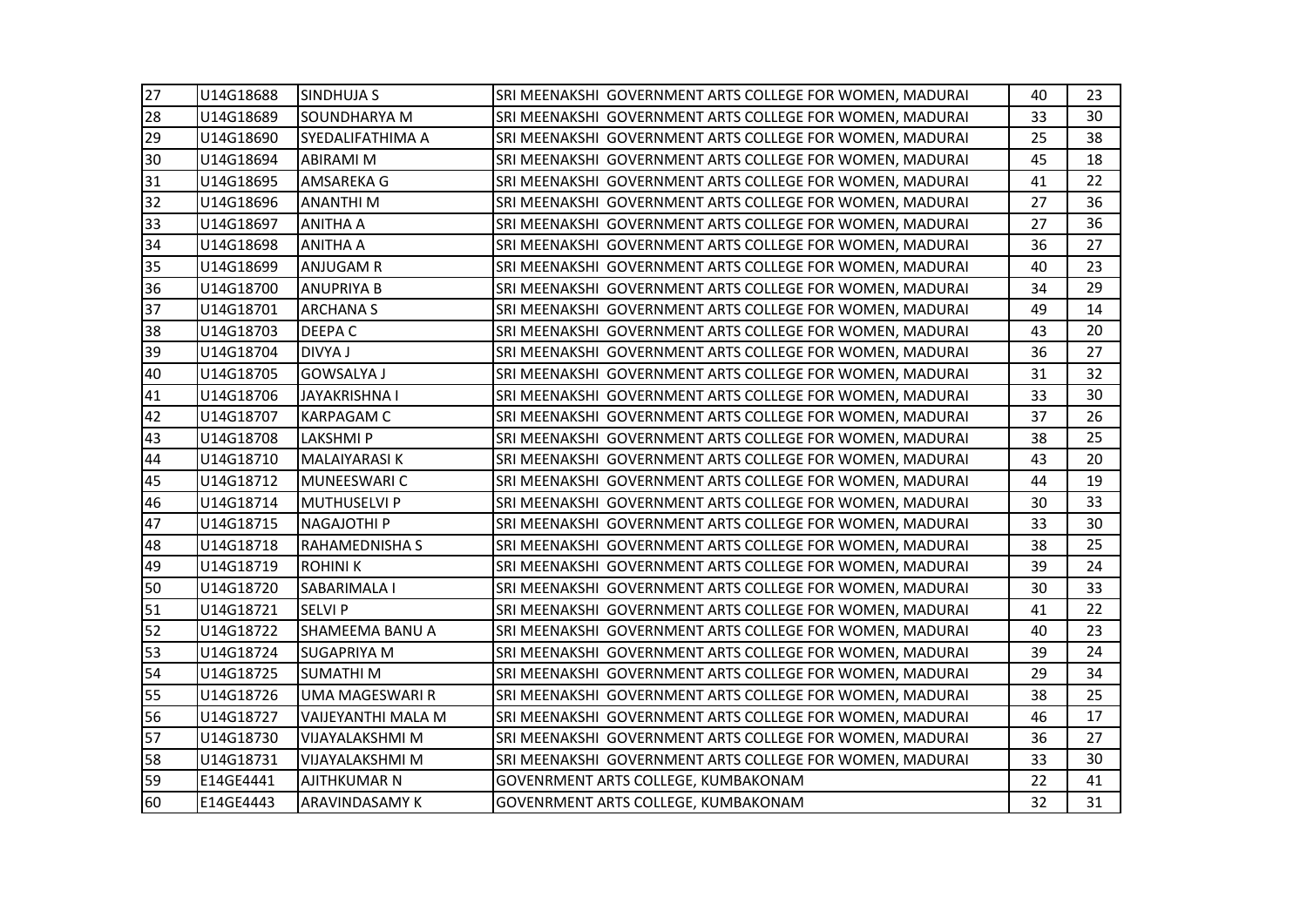| 61 | E14GE4444 | <b>ARUNACHALAM S</b>      | GOVENRMENT ARTS COLLEGE, KUMBAKONAM        | 39 | 24 |
|----|-----------|---------------------------|--------------------------------------------|----|----|
| 62 | E14GE4447 | <b>BHUVANESWARI M</b>     | <b>GOVENRMENT ARTS COLLEGE, KUMBAKONAM</b> | 36 | 27 |
| 63 | E14GE4450 | <b>KARTHI KEYAN J</b>     | <b>GOVENRMENT ARTS COLLEGE, KUMBAKONAM</b> | 43 | 20 |
| 64 | E14GE4451 | <b>KAVIYARASAN K</b>      | GOVENRMENT ARTS COLLEGE, KUMBAKONAM        | 29 | 34 |
| 65 | E14GE4452 | <b>KOWSALYA R</b>         | GOVENRMENT ARTS COLLEGE, KUMBAKONAM        | 29 | 34 |
| 66 | E14GE4453 | <b>MAHESWARI A</b>        | GOVENRMENT ARTS COLLEGE, KUMBAKONAM        | 38 | 25 |
| 67 | E14GE4454 | <b>MAPPILLAI MEERAN A</b> | GOVENRMENT ARTS COLLEGE, KUMBAKONAM        | 24 | 39 |
| 68 | E14GE4458 | <b>PRENITHA S</b>         | GOVENRMENT ARTS COLLEGE, KUMBAKONAM        | 25 | 38 |
| 69 | E14GE4459 | <b>PRIYANKA M</b>         | <b>GOVENRMENT ARTS COLLEGE, KUMBAKONAM</b> | 31 | 32 |
| 70 | E14GE4460 | <b>SARANYA E</b>          | GOVENRMENT ARTS COLLEGE, KUMBAKONAM        | 24 | 39 |
| 71 | E14GE4463 | <b>VAISHNAVI S</b>        | GOVENRMENT ARTS COLLEGE, KUMBAKONAM        | 48 | 15 |
| 72 | E14GE4464 | <b>VENMANIA</b>           | GOVENRMENT ARTS COLLEGE, KUMBAKONAM        | 34 | 29 |
| 73 | E14GE4466 | <b>ANANDHAN S</b>         | GOVENRMENT ARTS COLLEGE, KUMBAKONAM        | 25 | 38 |
| 74 | E14GE4470 | <b>CHITHIRAI SELVI R</b>  | GOVENRMENT ARTS COLLEGE, KUMBAKONAM        | 36 | 27 |
| 75 | E14GE4471 | <b>CHRISTIYA M</b>        | GOVENRMENT ARTS COLLEGE, KUMBAKONAM        | 27 | 36 |
| 76 | E14GE4472 | <b>HARIHARAN M</b>        | GOVENRMENT ARTS COLLEGE, KUMBAKONAM        | 34 | 29 |
| 77 | E14GE4475 | <b>KALAIVANI S</b>        | GOVENRMENT ARTS COLLEGE, KUMBAKONAM        | 39 | 24 |
| 78 | E14GE4476 | <b>KARTHIN</b>            | GOVENRMENT ARTS COLLEGE, KUMBAKONAM        | 30 | 33 |
| 79 | E14GE4477 | <b>KRISHNAVENI R</b>      | GOVENRMENT ARTS COLLEGE, KUMBAKONAM        | 19 | 44 |
| 80 | E14GE4480 | <b>PRABHUR</b>            | GOVENRMENT ARTS COLLEGE, KUMBAKONAM        | 31 | 32 |
| 81 | E14GE4483 | RAJINI DASAN S            | GOVENRMENT ARTS COLLEGE, KUMBAKONAM        | 33 | 30 |
| 82 | E14GE4488 | <b>VENKATESH V</b>        | GOVENRMENT ARTS COLLEGE, KUMBAKONAM        | 42 | 21 |
| 83 | 14BGE002  | <b>KANAKAMANI K</b>       | GOVERNMENT ARTS COLLEGE, COIMBATORE        | 25 | 38 |
| 84 | 14BGE003  | <b>KEERTHANA B</b>        | GOVERNMENT ARTS COLLEGE, COIMBATORE        | 32 | 31 |
| 85 | 14BGE004  | <b>MALAR R</b>            | GOVERNMENT ARTS COLLEGE, COIMBATORE        | 34 | 29 |
| 86 | 14BGE005  | POONGODI R                | GOVERNMENT ARTS COLLEGE, COIMBATORE        | 24 | 39 |
| 87 | 14BGE006  | <b>SANGEETHA S</b>        | <b>GOVERNMENT ARTS COLLEGE, COIMBATORE</b> | 32 | 31 |
| 88 | 14BGE008  | <b>UMA MAGESWARI N</b>    | <b>GOVERNMENT ARTS COLLEGE, COIMBATORE</b> | 37 | 26 |
| 89 | 14BGE009  | <b>ANITH KUMAR R</b>      | <b>GOVERNMENT ARTS COLLEGE, COIMBATORE</b> | 33 | 30 |
| 90 | 14BGE010  | <b>ARUMUGAM P</b>         | GOVERNMENT ARTS COLLEGE, COIMBATORE        | 20 | 43 |
| 91 | 14BGE011  | <b>ARUN KUMAR R</b>       | GOVERNMENT ARTS COLLEGE, COIMBATORE        | 35 | 28 |
| 92 | 14BGE013  | <b>DINESH KUMAR P</b>     | <b>GOVERNMENT ARTS COLLEGE, COIMBATORE</b> | 37 | 26 |
| 93 | 14BGE014  | <b>GANESAN G</b>          | <b>GOVERNMENT ARTS COLLEGE, COIMBATORE</b> | 22 | 41 |
| 94 | 14BGE015  | <b>KASISATHISWARAN R</b>  | <b>GOVERNMENT ARTS COLLEGE, COIMBATORE</b> | 41 | 22 |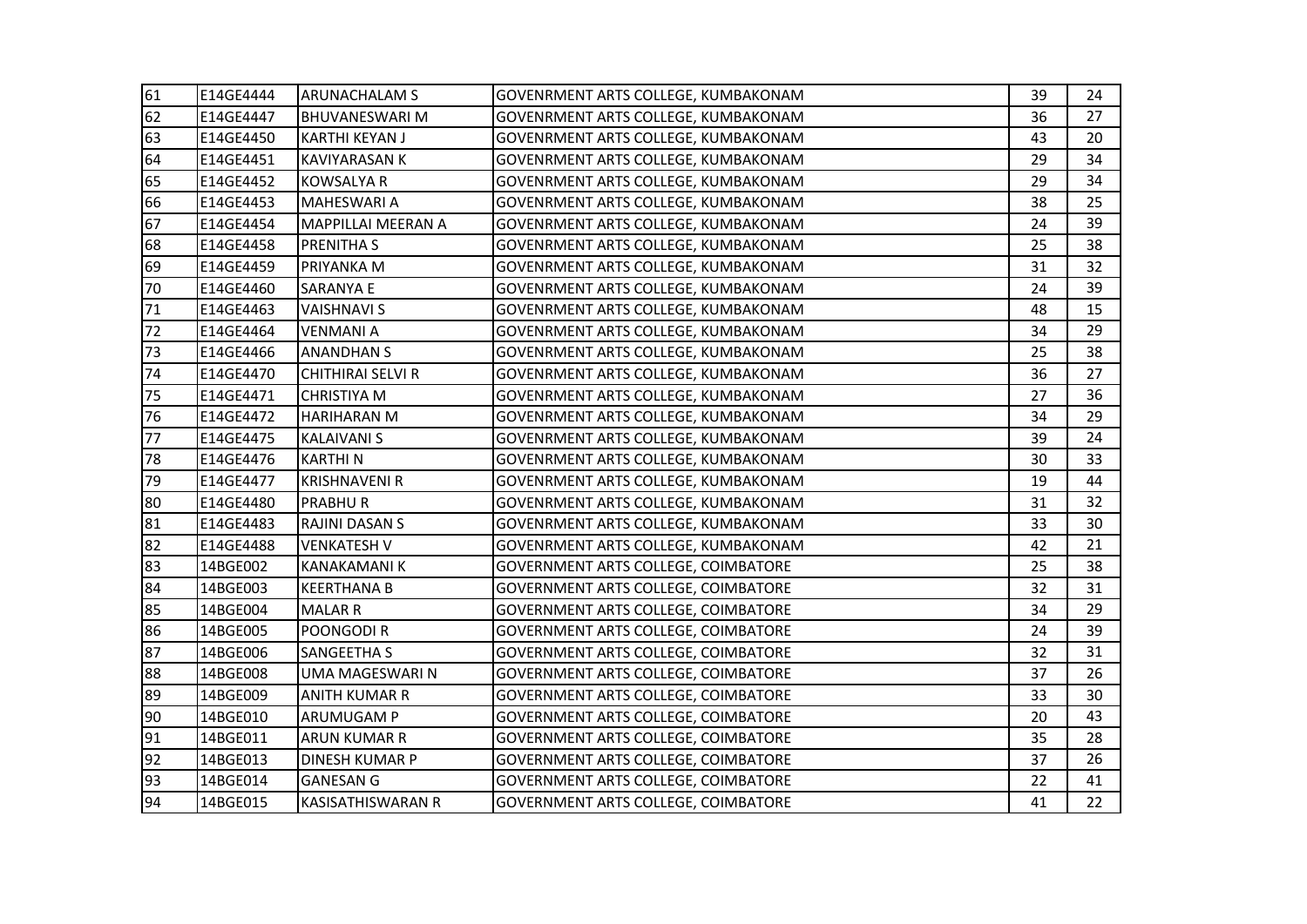| 95  | 14BGE016 | <b>MADASAMY R</b>       | <b>GOVERNMENT ARTS COLLEGE, COIMBATORE</b>      | 28 | 35 |
|-----|----------|-------------------------|-------------------------------------------------|----|----|
| 96  | 14BGE017 | MOHAMED SALMAN H        | <b>GOVERNMENT ARTS COLLEGE, COIMBATORE</b>      | 22 | 41 |
| 97  | 14BGE018 | <b>NATARAJ P</b>        | <b>GOVERNMENT ARTS COLLEGE, COIMBATORE</b>      | 28 | 35 |
| 98  | 14BGE019 | <b>NAVEEN PRAKASH H</b> | <b>GOVERNMENT ARTS COLLEGE, COIMBATORE</b>      | 31 | 32 |
| 99  | 14BGE020 | PONNARASU P             | GOVERNMENT ARTS COLLEGE, COIMBATORE             | 24 | 39 |
| 100 | 14BGE021 | PRASANNAKUMAR V         | GOVERNMENT ARTS COLLEGE, COIMBATORE             | 27 | 36 |
| 101 | 14BGE022 | SAMPATH KUMAR C         | <b>GOVERNMENT ARTS COLLEGE, COIMBATORE</b>      | 35 | 28 |
| 102 | 14BGE023 | SAMU JEBARAJ V          | GOVERNMENT ARTS COLLEGE, COIMBATORE             | 44 | 19 |
| 103 | 14BGE024 | <b>SATHISH S</b>        | <b>GOVERNMENT ARTS COLLEGE, COIMBATORE</b>      | 24 | 39 |
| 104 | 14BGE101 | <b>GOMATHI J</b>        | GOVERNMENT ARTS COLLEGE, COIMBATORE             | 28 | 35 |
| 105 | 14BGE102 | <b>HARSHINI G</b>       | GOVERNMENT ARTS COLLEGE, COIMBATORE             | 32 | 31 |
| 106 | 14BGE103 | <b>JANCY A</b>          | GOVERNMENT ARTS COLLEGE, COIMBATORE             | 30 | 33 |
| 107 | 14BGE104 | JAYASHEELA N            | <b>GOVERNMENT ARTS COLLEGE, COIMBATORE</b>      | 31 | 32 |
| 108 | 14BGE105 | <b>KAVIPRIYA B</b>      | <b>GOVERNMENT ARTS COLLEGE, COIMBATORE</b>      | 25 | 38 |
| 109 | 14BGE106 | <b>LAVANYA R</b>        | GOVERNMENT ARTS COLLEGE, COIMBATORE             | 32 | 31 |
| 110 | 14BGE107 | MARAGATHAM M            | GOVERNMENT ARTS COLLEGE, COIMBATORE             | 27 | 36 |
| 111 | 14BGE108 | <b>NANDHINI R</b>       | GOVERNMENT ARTS COLLEGE, COIMBATORE             | 25 | 38 |
| 112 | 14BGE109 | <b>PAVITHRAK</b>        | GOVERNMENT ARTS COLLEGE, COIMBATORE             | 40 | 23 |
| 113 | 14BGE110 | PINETHAMIL A            | <b>GOVERNMENT ARTS COLLEGE, COIMBATORE</b>      | 56 | 9  |
| 114 | 14BGE111 | ARIVAZHAGAN V           | <b>GOVERNMENT ARTS COLLEGE, COIMBATORE</b>      | 28 | 35 |
| 115 | 14BGE113 | <b>BALAGANESH V</b>     | GOVERNMENT ARTS COLLEGE, COIMBATORE             | 33 | 30 |
| 116 | 14BGE114 | JEFFREY MANUEL J        | <b>GOVERNMENT ARTS COLLEGE, COIMBATORE</b>      | 45 | 18 |
| 117 | 14BGE115 | <b>KAMATCHI A</b>       | GOVERNMENT ARTS COLLEGE, COIMBATORE             | 36 | 27 |
| 118 | 14BGE117 | <b>MANOJ H</b>          | <b>GOVERNMENT ARTS COLLEGE, COIMBATORE</b>      | 65 | 4  |
| 119 | 14BGE118 | MOHAMED RISHWAN S       | GOVERNMENT ARTS COLLEGE, COIMBATORE             | 39 | 24 |
| 120 | 14BGE119 | <b>MOHANRAJ K</b>       | GOVERNMENT ARTS COLLEGE, COIMBATORE             | 36 | 27 |
| 121 | 14BGE120 | PRABHURAM D             | <b>GOVERNMENT ARTS COLLEGE, COIMBATORE</b>      | 33 | 30 |
| 122 | 14BGE121 | <b>RANJITH KUMAR R</b>  | <b>GOVERNMENT ARTS COLLEGE, COIMBATORE</b>      | 29 | 34 |
| 123 | 14BGE123 | THIRUNAVUKARASU P       | <b>GOVERNMENT ARTS COLLEGE, COIMBATORE</b>      | 38 | 25 |
| 124 | 14BGE124 | <b>VINOTH KUMAR P</b>   | GOVERNMENT ARTS COLLEGE, COIMBATORE             | 32 | 31 |
| 125 | U14GEO01 | <b>ABIRAMI S</b>        | GOVENRMENT COLLEGE FOR WOMEN, KUMBAKONAM        | 32 | 31 |
| 126 | U14GEO02 | <b>ANITHAK</b>          | GOVENRMENT COLLEGE FOR WOMEN, KUMBAKONAM        | 26 | 37 |
| 127 | U14GEO03 | <b>ANISIYA A</b>        | GOVENRMENT COLLEGE FOR WOMEN, KUMBAKONAM        | 28 | 35 |
| 128 | U14GEO04 | <b>ARCHANA A</b>        | <b>GOVENRMENT COLLEGE FOR WOMEN, KUMBAKONAM</b> | 34 | 29 |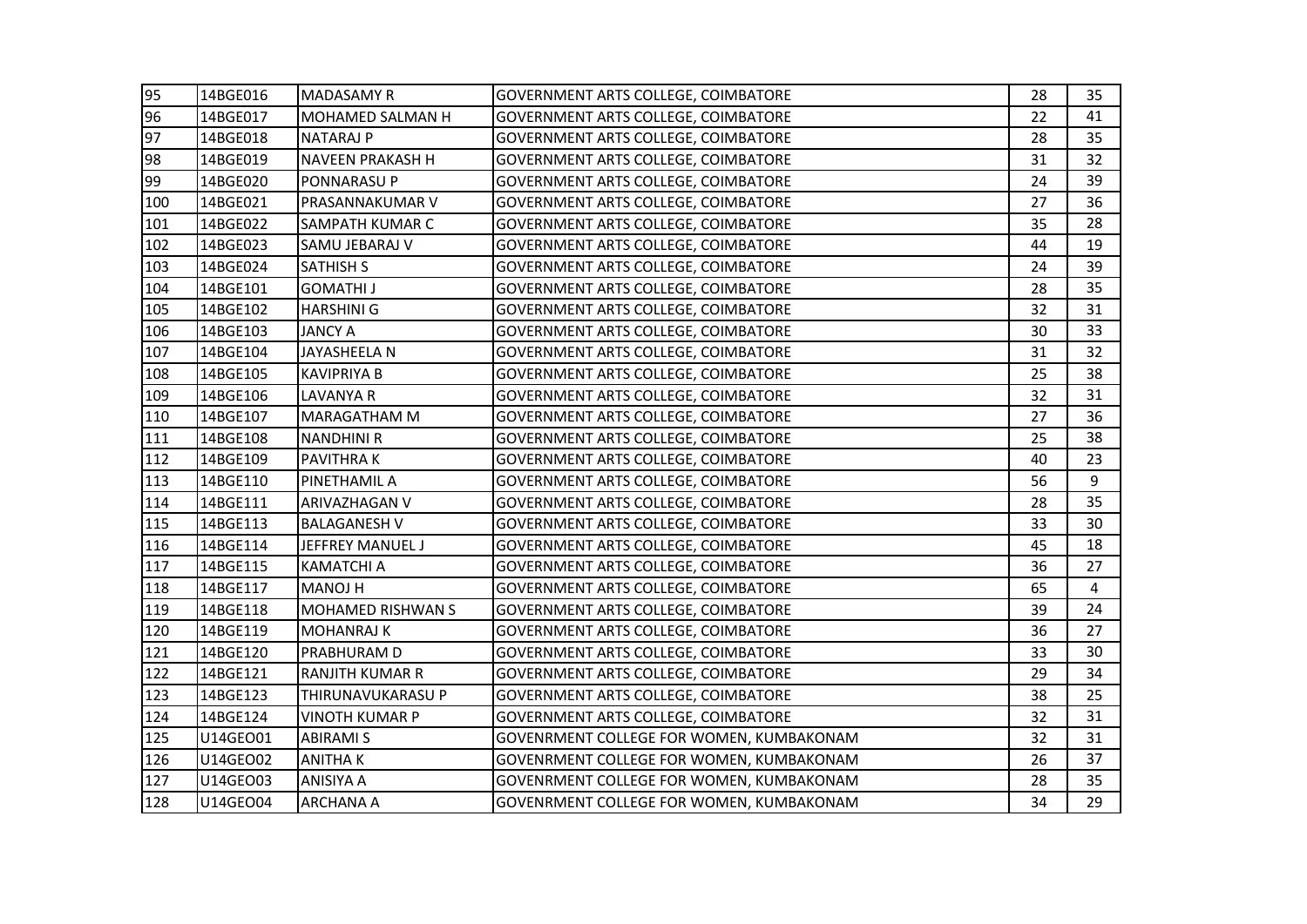| 129 | U14GEO05 | <b>DESAPRIYA S</b>      | <b>GOVENRMENT COLLEGE FOR WOMEN, KUMBAKONAM</b> | 34 | 29             |
|-----|----------|-------------------------|-------------------------------------------------|----|----------------|
| 130 | U14GEO06 | DHANALAKSHMIR           | GOVENRMENT COLLEGE FOR WOMEN, KUMBAKONAM        | 22 | 41             |
| 131 | U14GEO07 | <b>DHIVYABHARATHI B</b> | GOVENRMENT COLLEGE FOR WOMEN, KUMBAKONAM        | 23 | 40             |
| 132 | U14GEO09 | <b>ELAKKIYA E</b>       | GOVENRMENT COLLEGE FOR WOMEN, KUMBAKONAM        | 32 | 31             |
| 133 | U14GEO10 | <b>ELAVARASIR</b>       | <b>GOVENRMENT COLLEGE FOR WOMEN, KUMBAKONAM</b> | 18 | 45             |
| 134 | U14GEO11 | <b>GAYATHRIP</b>        | GOVENRMENT COLLEGE FOR WOMEN, KUMBAKONAM        | 36 | 27             |
| 135 | U14GEO12 | JAYAMALATHI M           | GOVENRMENT COLLEGE FOR WOMEN, KUMBAKONAM        | 17 | 46             |
| 136 | U14GEO13 | <b>JENITTA V</b>        | GOVENRMENT COLLEGE FOR WOMEN, KUMBAKONAM        | 43 | 20             |
| 137 | U14GEO14 | <b>JENITHAT</b>         | GOVENRMENT COLLEGE FOR WOMEN, KUMBAKONAM        | 30 | 33             |
| 138 | U14GEO18 | <b>KAYALVIZHI S</b>     | <b>GOVENRMENT COLLEGE FOR WOMEN, KUMBAKONAM</b> | 27 | 36             |
| 139 | U14GEO19 | <b>KEERTHIKA B</b>      | GOVENRMENT COLLEGE FOR WOMEN, KUMBAKONAM        | 29 | 34             |
| 140 | U14GEO20 | <b>KEERTHIKA R</b>      | GOVENRMENT COLLEGE FOR WOMEN, KUMBAKONAM        | 46 | 17             |
| 141 | U14GEO22 | <b>KIRUBAU</b>          | GOVENRMENT COLLEGE FOR WOMEN, KUMBAKONAM        | 66 | $\overline{3}$ |
| 142 | U14GEO23 | <b>KOKILA B</b>         | GOVENRMENT COLLEGE FOR WOMEN, KUMBAKONAM        | 32 | 31             |
| 143 | U14GEO24 | <b>KOWSALYA N</b>       | GOVENRMENT COLLEGE FOR WOMEN, KUMBAKONAM        | 23 | 40             |
| 144 | U14GEO25 | <b>MAHESWARI P</b>      | GOVENRMENT COLLEGE FOR WOMEN, KUMBAKONAM        | 28 | 35             |
| 145 | U14GEO26 | <b>MEENAK</b>           | GOVENRMENT COLLEGE FOR WOMEN, KUMBAKONAM        | 27 | 36             |
| 146 | U14GEO27 | <b>MEENATCHI M</b>      | GOVENRMENT COLLEGE FOR WOMEN, KUMBAKONAM        | 38 | 25             |
| 147 | U14GEO28 | <b>MWNIKA P</b>         | <b>GOVENRMENT COLLEGE FOR WOMEN, KUMBAKONAM</b> | 22 | 41             |
| 148 | U14GEO29 | NITHYADEVI P            | GOVENRMENT COLLEGE FOR WOMEN, KUMBAKONAM        | 38 | 25             |
| 149 | U14GEO30 | <b>PRABAVATHI R</b>     | GOVENRMENT COLLEGE FOR WOMEN, KUMBAKONAM        | 31 | 32             |
| 150 | U14GEO31 | PRIYA G                 | GOVENRMENT COLLEGE FOR WOMEN, KUMBAKONAM        | 34 | 29             |
| 151 | U14GE032 | PRIYA P                 | GOVENRMENT COLLEGE FOR WOMEN, KUMBAKONAM        | 23 | 40             |
| 152 | U14GEO34 | <b>RANJANI A</b>        | GOVENRMENT COLLEGE FOR WOMEN, KUMBAKONAM        | 25 | 38             |
| 153 | U14GE035 | <b>RANJITHA N</b>       | GOVENRMENT COLLEGE FOR WOMEN, KUMBAKONAM        | 32 | 31             |
| 154 | U14GEO36 | SAGAYASANGEETHA N       | GOVENRMENT COLLEGE FOR WOMEN, KUMBAKONAM        | 30 | 33             |
| 155 | U14GE037 | <b>SAKILA M</b>         | GOVENRMENT COLLEGE FOR WOMEN, KUMBAKONAM        | 21 | 42             |
| 156 | U14GE038 | <b>SANGEETHA S</b>      | GOVENRMENT COLLEGE FOR WOMEN, KUMBAKONAM        | 48 | 15             |
| 157 | U14GEO39 | <b>SARATHAPRIYA M</b>   | GOVENRMENT COLLEGE FOR WOMEN, KUMBAKONAM        | 32 | 31             |
| 158 | U14GEO40 | <b>SHAKILADEVI K</b>    | GOVENRMENT COLLEGE FOR WOMEN, KUMBAKONAM        | 26 | 37             |
| 159 | U14GEO41 | SINDHUJA M              | GOVENRMENT COLLEGE FOR WOMEN, KUMBAKONAM        | 41 | 22             |
| 160 | U14GEO43 | <b>SOWNDARYA S</b>      | GOVENRMENT COLLEGE FOR WOMEN, KUMBAKONAM        | 23 | 40             |
| 161 | U14GEO44 | <b>SUBHASHINI G</b>     | GOVENRMENT COLLEGE FOR WOMEN, KUMBAKONAM        | 30 | 33             |
| 162 | U14GEO45 | <b>SURUTHIP</b>         | <b>GOVENRMENT COLLEGE FOR WOMEN, KUMBAKONAM</b> | 22 | 41             |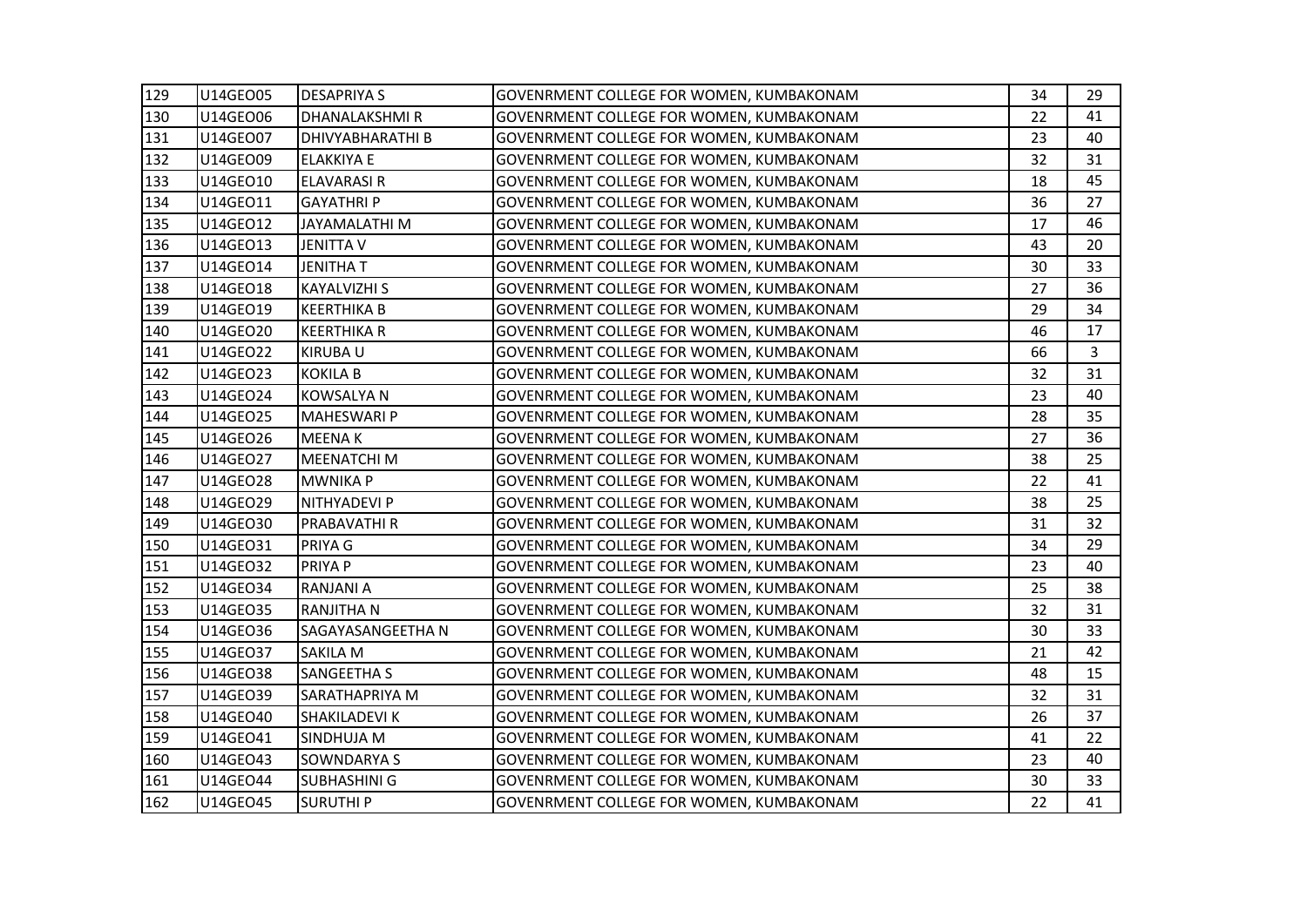| 163 | U14GEO47        | <b>ABINAYA C</b>        | <b>GOVENRMENT COLLEGE FOR WOMEN, KUMBAKONAM</b> | 34 | 29 |
|-----|-----------------|-------------------------|-------------------------------------------------|----|----|
| 164 | U14GEO48        | <b>ABINAYA M</b>        | GOVENRMENT COLLEGE FOR WOMEN, KUMBAKONAM        | 32 | 31 |
| 165 | U14GEO49        | <b>ABIRAMASUNDARI S</b> | GOVENRMENT COLLEGE FOR WOMEN, KUMBAKONAM        | 31 | 32 |
| 166 | U14GEO50        | <b>AISHWARYA R</b>      | GOVENRMENT COLLEGE FOR WOMEN, KUMBAKONAM        | 23 | 40 |
| 167 | U14GE051        | <b>ANJALI A</b>         | GOVENRMENT COLLEGE FOR WOMEN, KUMBAKONAM        | 23 | 40 |
| 168 | U14GEO53        | <b>BHARATHIP</b>        | GOVENRMENT COLLEGE FOR WOMEN, KUMBAKONAM        | 25 | 38 |
| 169 | U14GE055        | BHUVANESWARI U S        | GOVENRMENT COLLEGE FOR WOMEN, KUMBAKONAM        | 26 | 37 |
| 170 | U14GE057        | <b>DEEPAR</b>           | GOVENRMENT COLLEGE FOR WOMEN, KUMBAKONAM        | 35 | 28 |
| 171 | U14GE058        | <b>DEVIS</b>            | GOVENRMENT COLLEGE FOR WOMEN, KUMBAKONAM        | 31 | 32 |
| 172 | U14GEO59        | <b>DIANAMONICA A</b>    | GOVENRMENT COLLEGE FOR WOMEN, KUMBAKONAM        | 30 | 33 |
| 173 | U14GE062        | <b>GAYATHRIS</b>        | GOVENRMENT COLLEGE FOR WOMEN, KUMBAKONAM        | 27 | 36 |
| 174 | U14GEO63        | <b>GIRIJA K</b>         | GOVENRMENT COLLEGE FOR WOMEN, KUMBAKONAM        | 22 | 41 |
| 175 | U14GE064        | <b>GNANASOUNDARI A</b>  | GOVENRMENT COLLEGE FOR WOMEN, KUMBAKONAM        | 33 | 30 |
| 176 | U14GEO65        | <b>INDHUR</b>           | GOVENRMENT COLLEGE FOR WOMEN, KUMBAKONAM        | 35 | 28 |
| 177 | U14GE066        | <b>JANANI M</b>         | GOVENRMENT COLLEGE FOR WOMEN, KUMBAKONAM        | 31 | 32 |
| 178 | U14GE067        | <b>KAVYA K</b>          | GOVENRMENT COLLEGE FOR WOMEN, KUMBAKONAM        | 28 | 35 |
| 179 | U14GEO69        | <b>KEERTHIKA R</b>      | GOVENRMENT COLLEGE FOR WOMEN, KUMBAKONAM        | 24 | 39 |
| 180 | U14GEO70        | KOKILA VANI N           | GOVENRMENT COLLEGE FOR WOMEN, KUMBAKONAM        | 24 | 39 |
| 181 | U14GEO72        | <b>MAHALAKSHMIS</b>     | <b>GOVENRMENT COLLEGE FOR WOMEN, KUMBAKONAM</b> | 26 | 37 |
| 182 | U14GEO73        | <b>MONISHAK</b>         | GOVENRMENT COLLEGE FOR WOMEN, KUMBAKONAM        | 31 | 32 |
| 183 | U14GEO74        | PANJAVARNAM J           | <b>GOVENRMENT COLLEGE FOR WOMEN, KUMBAKONAM</b> | 33 | 30 |
| 184 | U14GE075        | PRIYA N                 | <b>GOVENRMENT COLLEGE FOR WOMEN, KUMBAKONAM</b> | 30 | 33 |
| 185 | U14GEO76        | PRIYANKA M              | GOVENRMENT COLLEGE FOR WOMEN, KUMBAKONAM        | 29 | 34 |
| 186 | U14GEO77        | <b>RADHAR</b>           | <b>GOVENRMENT COLLEGE FOR WOMEN, KUMBAKONAM</b> | 31 | 32 |
| 187 | U14GE078        | RAJALAKSHMI R           | GOVENRMENT COLLEGE FOR WOMEN, KUMBAKONAM        | 26 | 37 |
| 188 | U14GEO79        | <b>RANJANI P</b>        | GOVENRMENT COLLEGE FOR WOMEN, KUMBAKONAM        | 22 | 41 |
| 189 | U14GEO81        | <b>REVATHI D</b>        | GOVENRMENT COLLEGE FOR WOMEN, KUMBAKONAM        | 30 | 33 |
| 190 | U14GEO82        | <b>SAKKARAYI R</b>      | GOVENRMENT COLLEGE FOR WOMEN, KUMBAKONAM        | 31 | 32 |
| 191 | U14GEO83        | <b>SAKTHIPRIYA D</b>    | <b>GOVENRMENT COLLEGE FOR WOMEN, KUMBAKONAM</b> | 37 | 26 |
| 192 | U14GEO85        | <b>SANGEETHA R</b>      | GOVENRMENT COLLEGE FOR WOMEN, KUMBAKONAM        | 19 | 44 |
| 193 | U14GEO86        | <b>SARASWATHI S</b>     | GOVENRMENT COLLEGE FOR WOMEN, KUMBAKONAM        | 27 | 36 |
| 194 | U14GEO87        | <b>SASIKALA K</b>       | GOVENRMENT COLLEGE FOR WOMEN, KUMBAKONAM        | 37 | 26 |
| 195 | <b>U14GEO88</b> | <b>SASIKALA S</b>       | GOVENRMENT COLLEGE FOR WOMEN, KUMBAKONAM        | 35 | 28 |
| 196 | U14GEO89        | <b>SEETHA A</b>         | <b>GOVENRMENT COLLEGE FOR WOMEN, KUMBAKONAM</b> | 36 | 27 |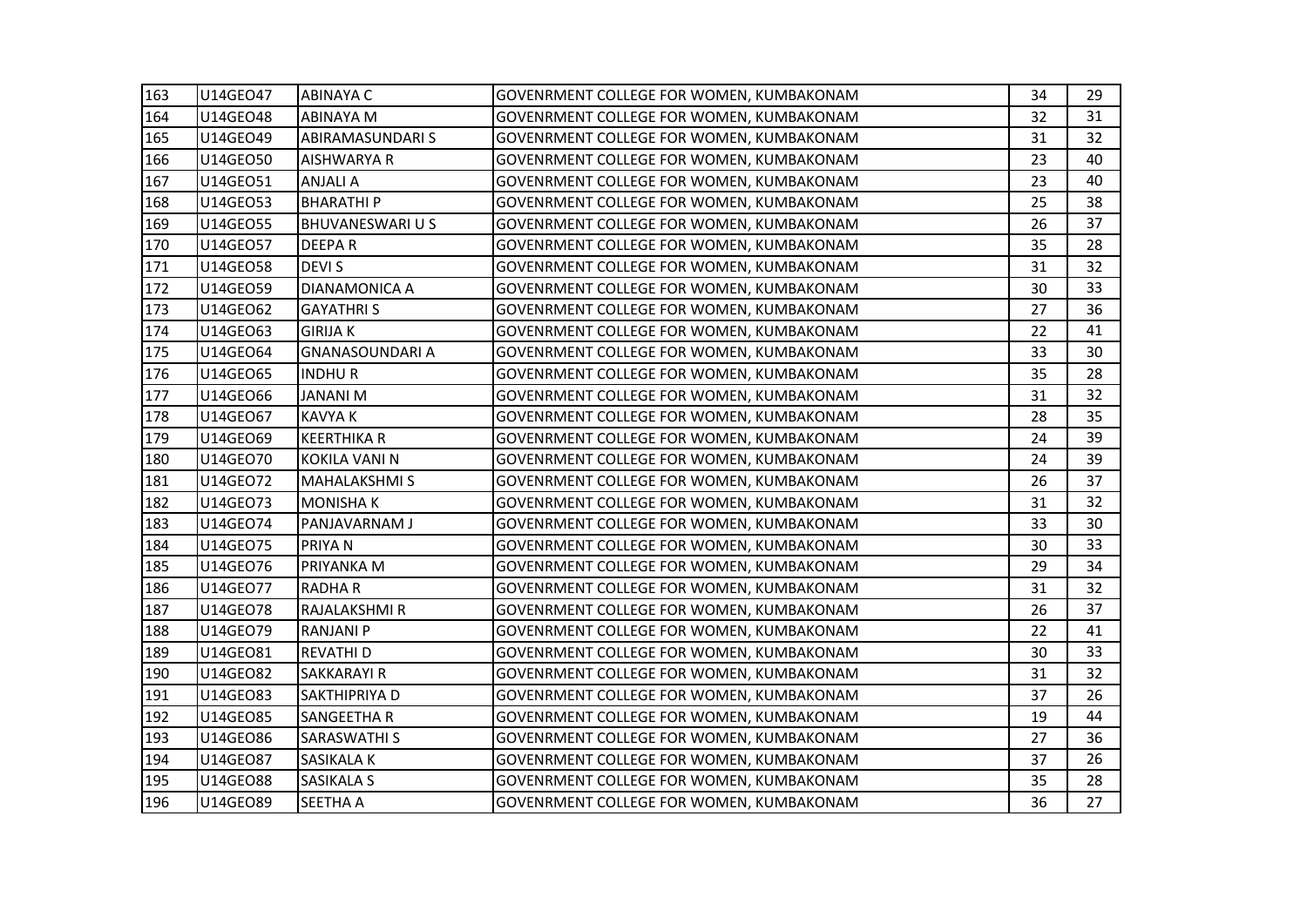| 197 | U14GEO90            | SEETHALAKSHMI C           | GOVENRMENT COLLEGE FOR WOMEN, KUMBAKONAM       | 34 | 29 |
|-----|---------------------|---------------------------|------------------------------------------------|----|----|
| 198 | U14GEO93            | <b>VAISHALIPRICILLA J</b> | GOVENRMENT COLLEGE FOR WOMEN, KUMBAKONAM       | 32 | 31 |
| 199 | U14GEO94            | <b>VENKATESHWARI B</b>    | GOVENRMENT COLLEGE FOR WOMEN, KUMBAKONAM       | 34 | 29 |
| 200 | U14GEO95            | <b>VIDHYA V</b>           | GOVENRMENT COLLEGE FOR WOMEN, KUMBAKONAM       | 30 | 33 |
| 201 | 14UGE1001           | <b>AJITHKUMAR S</b>       | ARIGNAR ANNA GOVERNMENT ARTS COLLEGE, NAMAKKAL | 33 | 30 |
| 202 | 14UGE1003           | <b>ARUN KUMAR M</b>       | ARIGNAR ANNA GOVERNMENT ARTS COLLEGE, NAMAKKAL | 32 | 31 |
| 203 | 14UGE1004           | <b>ARUNKUMAR M</b>        | ARIGNAR ANNA GOVERNMENT ARTS COLLEGE, NAMAKKAL | 24 | 39 |
| 204 | 14UGE1008           | <b>KAVIN KUMAR M</b>      | ARIGNAR ANNA GOVERNMENT ARTS COLLEGE, NAMAKKAL | 23 | 40 |
| 205 | 14UGE1009           | <b>KAVIYARASU A</b>       | ARIGNAR ANNA GOVERNMENT ARTS COLLEGE, NAMAKKAL | 35 | 28 |
| 206 | 14UGE1010           | <b>KESAVAN S</b>          | ARIGNAR ANNA GOVERNMENT ARTS COLLEGE, NAMAKKAL | 20 | 43 |
| 207 | 14UGE1012           | <b>MAHAMUNI V</b>         | ARIGNAR ANNA GOVERNMENT ARTS COLLEGE, NAMAKKAL | 34 | 29 |
| 208 | 14UGE1014           | <b>MANIMARANT</b>         | ARIGNAR ANNA GOVERNMENT ARTS COLLEGE, NAMAKKAL | 29 | 34 |
| 209 | 14UGE1015           | <b>MATHIM</b>             | ARIGNAR ANNA GOVERNMENT ARTS COLLEGE, NAMAKKAL | 24 | 39 |
| 210 | 14UGE1016           | <b>MAYILSAMY M</b>        | ARIGNAR ANNA GOVERNMENT ARTS COLLEGE, NAMAKKAL | 33 | 30 |
| 211 | 14UGE1017           | <b>MURUGAN P</b>          | ARIGNAR ANNA GOVERNMENT ARTS COLLEGE, NAMAKKAL | 19 | 44 |
| 212 | 14UGE1018           | <b>NAVEENKUMAR K</b>      | ARIGNAR ANNA GOVERNMENT ARTS COLLEGE, NAMAKKAL | 35 | 28 |
| 213 | 14UGE1021           | <b>PRABUN</b>             | ARIGNAR ANNA GOVERNMENT ARTS COLLEGE, NAMAKKAL | 41 | 22 |
| 214 | 14UGE1022           | <b>PRASANTH C</b>         | ARIGNAR ANNA GOVERNMENT ARTS COLLEGE, NAMAKKAL | 31 | 32 |
| 215 | 14UGE1023           | <b>RAGAVANTHIRAN S</b>    | ARIGNAR ANNA GOVERNMENT ARTS COLLEGE, NAMAKKAL | 23 | 40 |
| 216 | 14UGE1025           | <b>RAJENDRAN M</b>        | ARIGNAR ANNA GOVERNMENT ARTS COLLEGE, NAMAKKAL | 27 | 36 |
| 217 | 14UGE1026           | RAJU M                    | ARIGNAR ANNA GOVERNMENT ARTS COLLEGE, NAMAKKAL | 31 | 32 |
| 218 | 14UGE1028           | <b>RAMESH S</b>           | ARIGNAR ANNA GOVERNMENT ARTS COLLEGE, NAMAKKAL | 35 | 28 |
| 219 | 14UGE1029           | <b>RAMESKUMAR R</b>       | ARIGNAR ANNA GOVERNMENT ARTS COLLEGE, NAMAKKAL | 31 | 32 |
| 220 | 14UGE1030           | <b>SAKTHI S</b>           | ARIGNAR ANNA GOVERNMENT ARTS COLLEGE, NAMAKKAL | 25 | 38 |
| 221 | 14UGE1031           | <b>SANTHOSH M</b>         | ARIGNAR ANNA GOVERNMENT ARTS COLLEGE, NAMAKKAL | 31 | 32 |
| 222 | 14UGE1032           | SATHYASEELAN M            | ARIGNAR ANNA GOVERNMENT ARTS COLLEGE, NAMAKKAL | 28 | 35 |
| 223 | 14UGE1033           | <b>SELVAKUMAR S</b>       | ARIGNAR ANNA GOVERNMENT ARTS COLLEGE, NAMAKKAL | 27 | 36 |
| 224 | 14UGE1034           | <b>SHANKAR R</b>          | ARIGNAR ANNA GOVERNMENT ARTS COLLEGE, NAMAKKAL | 28 | 35 |
| 225 | 14UGE1035           | SOUNDHARARAJAN M          | ARIGNAR ANNA GOVERNMENT ARTS COLLEGE, NAMAKKAL | 22 | 41 |
| 226 | 14UGE1036           | <b>SURIYA R</b>           | ARIGNAR ANNA GOVERNMENT ARTS COLLEGE, NAMAKKAL | 33 | 30 |
| 227 | 14UGE1037           | <b>TAMILVANAN M</b>       | ARIGNAR ANNA GOVERNMENT ARTS COLLEGE, NAMAKKAL | 27 | 36 |
| 228 | 14UG154501          | <b>ANDROWS X</b>          | GOVERNMENT ARTS COLLEGE, SALEM                 | 25 | 38 |
| 229 | 14UG154502          | <b>BALATHANDAYUTHAM A</b> | GOVERNMENT ARTS COLLEGE, SALEM                 | 19 | 44 |
| 230 | 14UG154504 KANNAN R |                           | GOVERNMENT ARTS COLLEGE, SALEM                 | 37 | 26 |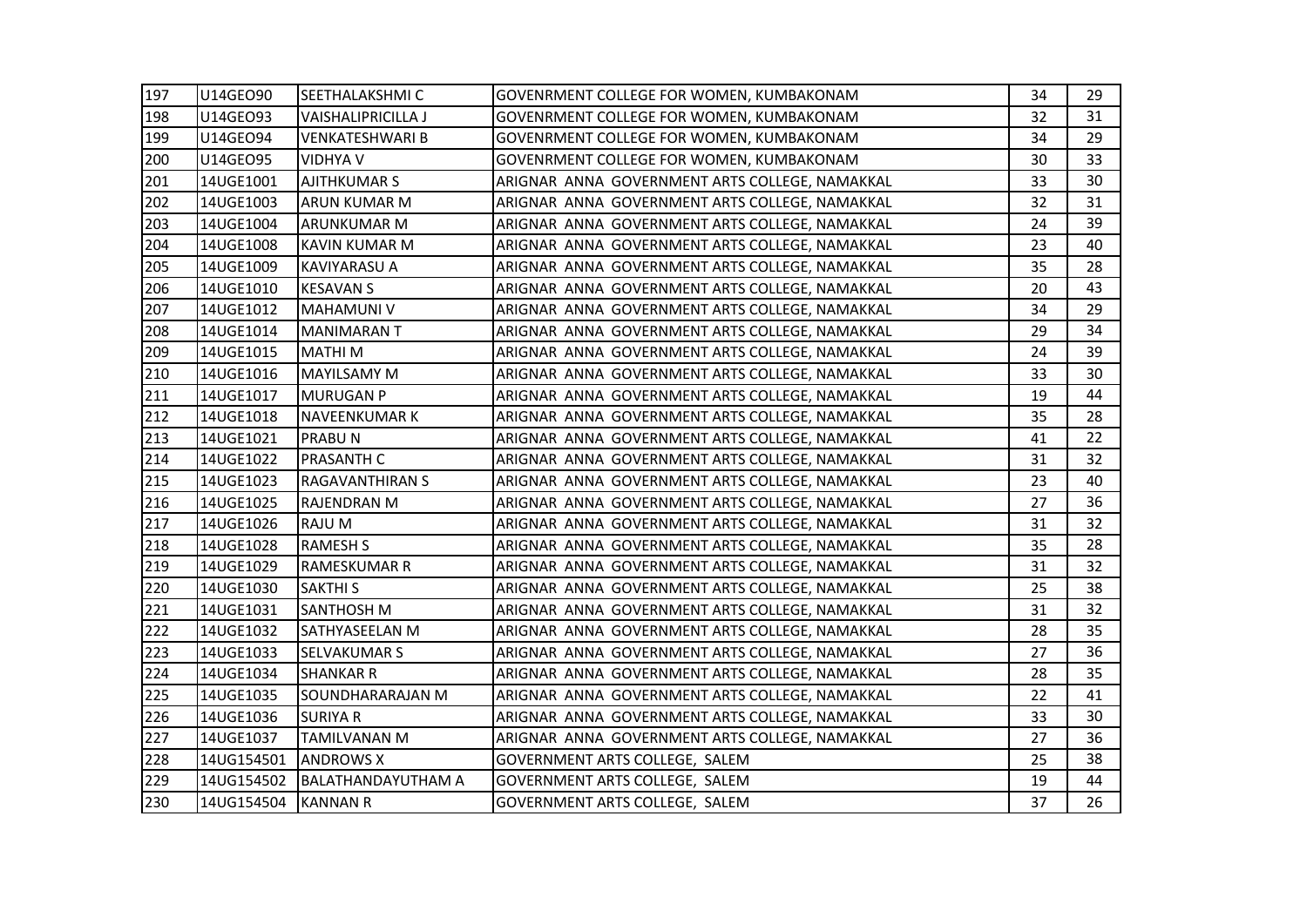| 231 |                         | 14UG154506 MANIKANDAN R    | GOVERNMENT ARTS COLLEGE, SALEM                          | 28 | 35 |
|-----|-------------------------|----------------------------|---------------------------------------------------------|----|----|
| 232 | 14UG154507              | <b>MURUGESAN R</b>         | GOVERNMENT ARTS COLLEGE, SALEM                          | 27 | 36 |
| 233 |                         | 14UG154510 SACHIN KUMAR M  | GOVERNMENT ARTS COLLEGE, SALEM                          | 26 | 37 |
| 234 | 14UG154511              | <b>SASI KUMAR R</b>        | GOVERNMENT ARTS COLLEGE, SALEM                          | 30 | 33 |
| 235 | 14UG154513              | <b>SATHISH KUMAR T</b>     | GOVERNMENT ARTS COLLEGE, SALEM                          | 38 | 25 |
| 236 | 14UG154514              | <b>SHANMUGAM K</b>         | GOVERNMENT ARTS COLLEGE, SALEM                          | 33 | 30 |
| 237 |                         | 14UG154515 SOUNDHARRAJAN N | GOVERNMENT ARTS COLLEGE, SALEM                          | 27 | 36 |
| 238 | 14UG154518              | <b>GAYATHRIP</b>           | GOVERNMENT ARTS COLLEGE, SALEM                          | 31 | 32 |
| 239 | 14UG154519 JOTHIPRIYA S |                            | GOVERNMENT ARTS COLLEGE, SALEM                          | 26 | 37 |
| 240 | 14UG154521              | <b>KALYANI J</b>           | GOVERNMENT ARTS COLLEGE, SALEM                          | 34 | 29 |
| 241 | 14UG154522              | <b>KANIMOZHI R</b>         | GOVERNMENT ARTS COLLEGE, SALEM                          | 21 | 42 |
| 242 | 14UG154524              | <b>VANITHA G</b>           | GOVERNMENT ARTS COLLEGE, SALEM                          | 27 | 36 |
| 243 | 1422Q0001               | <b>ABUDL NAZER P</b>       | BHARATIYAR UNIVERSITY ARTS AND SCIENCE COLLEGE, GUDULUR | 38 | 25 |
| 244 | 1422Q0002               | <b>ARUN PS</b>             | BHARATIYAR UNIVERSITY ARTS AND SCIENCE COLLEGE, GUDULUR | 40 | 23 |
| 245 | 1422Q0003               | <b>CHARLES A</b>           | BHARATIYAR UNIVERSITY ARTS AND SCIENCE COLLEGE, GUDULUR | 44 | 19 |
| 246 | 1422Q0004               | <b>DINESH BABU J</b>       | BHARATIYAR UNIVERSITY ARTS AND SCIENCE COLLEGE, GUDULUR | 28 | 35 |
| 247 | 1422Q0005               | <b>GOKUL B</b>             | BHARATIYAR UNIVERSITY ARTS AND SCIENCE COLLEGE, GUDULUR | 29 | 34 |
| 248 | 1422Q0006               | JAYACHANDRAN V             | BHARATIYAR UNIVERSITY ARTS AND SCIENCE COLLEGE, GUDULUR | 27 | 36 |
| 249 | 1422Q0008               | JIJILESH JOJO SEBASTION    | BHARATIYAR UNIVERSITY ARTS AND SCIENCE COLLEGE, GUDULUR | 45 | 18 |
| 250 | 1422Q0009               | <b>JISHNU REJI</b>         | BHARATIYAR UNIVERSITY ARTS AND SCIENCE COLLEGE, GUDULUR | 33 | 30 |
| 251 | 1422Q0010               | MANIKANDAN                 | BHARATIYAR UNIVERSITY ARTS AND SCIENCE COLLEGE, GUDULUR | 33 | 30 |
| 252 | 1422Q0011               | <b>MIDHUN M P</b>          | BHARATIYAR UNIVERSITY ARTS AND SCIENCE COLLEGE, GUDULUR | 29 | 34 |
| 253 | 1422Q0014               | <b>SARATHK MONOHARAN</b>   | BHARATIYAR UNIVERSITY ARTS AND SCIENCE COLLEGE, GUDULUR | 34 | 29 |
| 254 | 1422Q0015               | <b>SURESH V</b>            | BHARATIYAR UNIVERSITY ARTS AND SCIENCE COLLEGE, GUDULUR | 33 | 30 |
| 255 | 1422Q0016               | TAMIL SELVAN G             | BHARATIYAR UNIVERSITY ARTS AND SCIENCE COLLEGE, GUDULUR | 38 | 25 |
| 256 | 1422Q0019               | <b>VIGNESH V</b>           | BHARATIYAR UNIVERSITY ARTS AND SCIENCE COLLEGE, GUDULUR | 33 | 30 |
| 257 | 1422Q0021               | <b>ANITHA B</b>            | BHARATIYAR UNIVERSITY ARTS AND SCIENCE COLLEGE, GUDULUR | 26 | 37 |
| 258 | 1422Q0022               | <b>GAYATHRI R</b>          | BHARATIYAR UNIVERSITY ARTS AND SCIENCE COLLEGE, GUDULUR | 30 | 33 |
| 259 | 1422Q0023               | <b>GOWRI U</b>             | BHARATIYAR UNIVERSITY ARTS AND SCIENCE COLLEGE, GUDULUR | 39 | 24 |
| 260 | 1422Q0024               | <b>HASEENA1</b>            | BHARATIYAR UNIVERSITY ARTS AND SCIENCE COLLEGE, GUDULUR | 29 | 34 |
| 261 | 1422Q0025               | <b>KAVITHA V</b>           | BHARATIYAR UNIVERSITY ARTS AND SCIENCE COLLEGE, GUDULUR | 31 | 32 |
| 262 | 1422Q0026               | <b>KRISHNA SHANTHI T</b>   | BHARATIYAR UNIVERSITY ARTS AND SCIENCE COLLEGE, GUDULUR | 20 | 43 |
| 263 | 1422Q0028               | <b>NESA MALAR G</b>        | BHARATIYAR UNIVERSITY ARTS AND SCIENCE COLLEGE, GUDULUR | 38 | 25 |
| 264 | 1422Q0029               | <b>NITHYA R</b>            | BHARATIYAR UNIVERSITY ARTS AND SCIENCE COLLEGE, GUDULUR | 26 | 37 |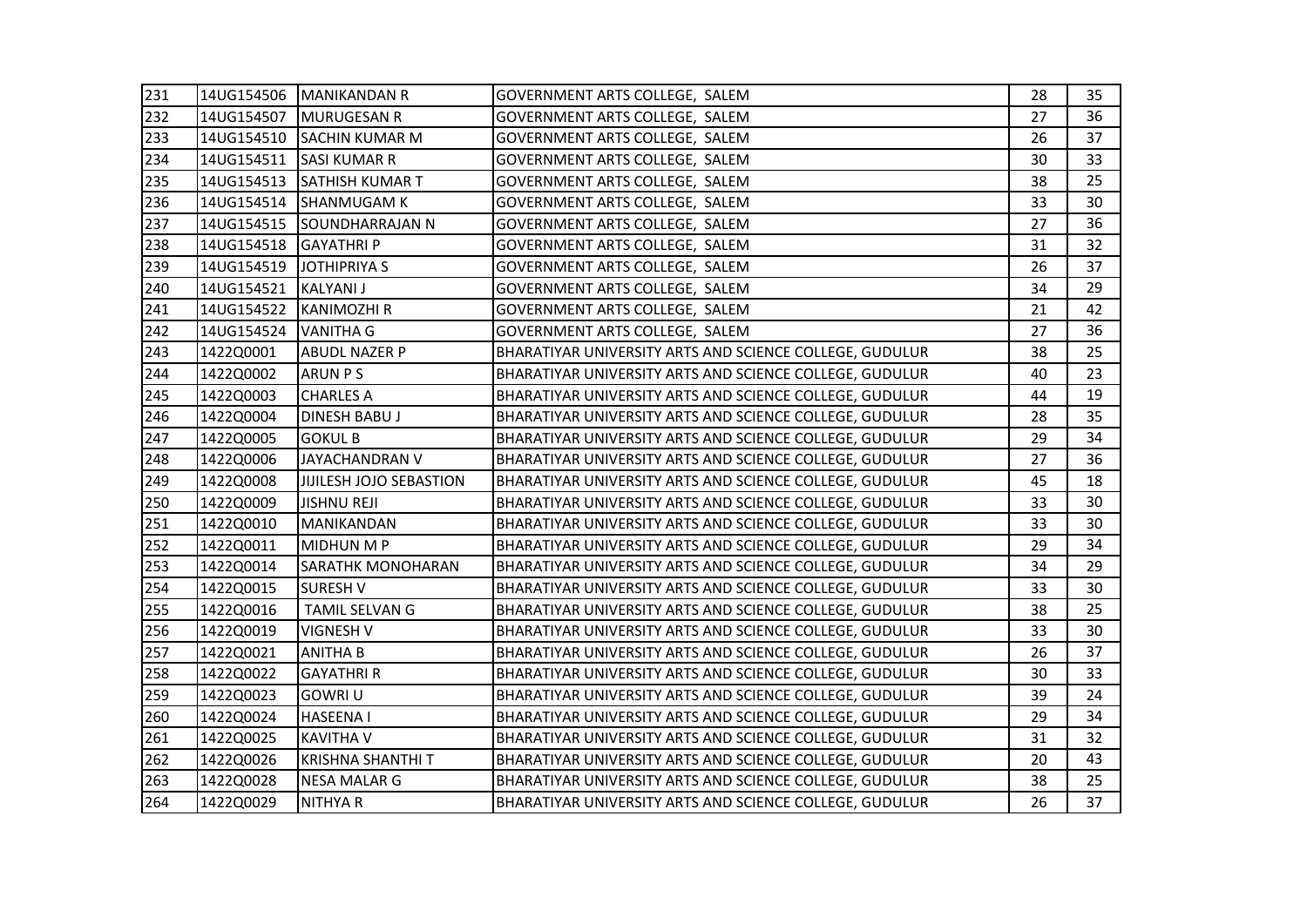| 265 | 1422Q0030 | <b>NITHYA S</b>         | BHARATIYAR UNIVERSITY ARTS AND SCIENCE COLLEGE, GUDULUR | 31 | 32 |
|-----|-----------|-------------------------|---------------------------------------------------------|----|----|
| 266 | 1422Q0031 | <b>NITHYA S</b>         | BHARATIYAR UNIVERSITY ARTS AND SCIENCE COLLEGE, GUDULUR | 40 | 23 |
| 267 | 1422Q0032 | NIVETHINI D             | BHARATIYAR UNIVERSITY ARTS AND SCIENCE COLLEGE, GUDULUR | 30 | 33 |
| 268 | 1422Q0033 | <b>PRIYADHARSHINI R</b> | BHARATIYAR UNIVERSITY ARTS AND SCIENCE COLLEGE, GUDULUR | 41 | 22 |
| 269 | 1422Q0035 | RABIYAMMA ALRONA M      | BHARATIYAR UNIVERSITY ARTS AND SCIENCE COLLEGE, GUDULUR | 30 | 33 |
| 270 | 1422Q0037 | <b>REVATHY K</b>        | BHARATIYAR UNIVERSITY ARTS AND SCIENCE COLLEGE, GUDULUR | 22 | 41 |
| 271 | 1422Q0039 | <b>SNEHAMOLD</b>        | BHARATIYAR UNIVERSITY ARTS AND SCIENCE COLLEGE, GUDULUR | 27 | 36 |
| 272 | 1422Q0040 | <b>SUMATHIV</b>         | BHARATIYAR UNIVERSITY ARTS AND SCIENCE COLLEGE, GUDULUR | 26 | 37 |
| 273 | 1422Q0041 | <b>VADIVALAKI J</b>     | BHARATIYAR UNIVERSITY ARTS AND SCIENCE COLLEGE, GUDULUR | 30 | 33 |
| 274 | 1422Q0042 | <b>VIDHYA R</b>         | BHARATIYAR UNIVERSITY ARTS AND SCIENCE COLLEGE, GUDULUR | 32 | 31 |
| 275 | 1422Q0043 | YUVABHARATHI R          | BHARATIYAR UNIVERSITY ARTS AND SCIENCE COLLEGE, GUDULUR | 28 | 35 |
| 276 | 1422Q6002 | <b>MANIGANDAN A</b>     | BHARATIYAR UNIVERSITY ARTS AND SCIENCE COLLEGE, GUDULUR | 21 | 42 |
| 277 | U14GEO03  | <b>DHANUSIYA A</b>      | KUNTHAVAI NACHIYAR GOVERNMENT ARTS COLLEGE, THANJAVUR   | 24 | 39 |
| 278 | U14GEO04  | <b>DHEIVANAIR</b>       | KUNTHAVAI NACHIYAR GOVERNMENT ARTS COLLEGE, THANJAVUR   | 28 | 35 |
| 279 | U14GEO06  | <b>JANSIRANI A</b>      | KUNTHAVAI NACHIYAR GOVERNMENT ARTS COLLEGE, THANJAVUR   | 26 | 37 |
| 280 | U14GEO08  | <b>JOTHIMANI D</b>      | KUNTHAVAI NACHIYAR GOVERNMENT ARTS COLLEGE, THANJAVUR   | 32 | 31 |
| 281 | U14GEO09  | <b>KARTHIKA J</b>       | KUNTHAVAI NACHIYAR GOVERNMENT ARTS COLLEGE, THANJAVUR   | 31 | 32 |
| 282 | U14GEO10  | <b>MEKALA R</b>         | KUNTHAVAI NACHIYAR GOVERNMENT ARTS COLLEGE, THANJAVUR   | 29 | 34 |
| 283 | U14GEO11  | <b>NIRANJANA D</b>      | KUNTHAVAI NACHIYAR GOVERNMENT ARTS COLLEGE, THANJAVUR   | 41 | 22 |
| 284 | U14GE012  | <b>PAVITHRA R</b>       | KUNTHAVAI NACHIYAR GOVERNMENT ARTS COLLEGE, THANJAVUR   | 30 | 33 |
| 285 | U14GEO13  | <b>RESHMAK</b>          | KUNTHAVAI NACHIYAR GOVERNMENT ARTS COLLEGE, THANJAVUR   | 37 | 26 |
| 286 | U14GEO14  | SANGEETHA A             | KUNTHAVAI NACHIYAR GOVERNMENT ARTS COLLEGE, THANJAVUR   | 34 | 29 |
| 287 | U14GEO15  | <b>SANTHINI S</b>       | KUNTHAVAI NACHIYAR GOVERNMENT ARTS COLLEGE, THANJAVUR   | 22 | 41 |
| 288 | U14GEO16  | <b>SARANYA S</b>        | KUNTHAVAI NACHIYAR GOVERNMENT ARTS COLLEGE, THANJAVUR   | 20 | 43 |
| 289 | U14GEO17  | SANTHAMISH V            | KUNTHAVAI NACHIYAR GOVERNMENT ARTS COLLEGE, THANJAVUR   | 39 | 24 |
| 290 | U14GE018  | <b>SHANMUGAPRIYA S</b>  | KUNTHAVAI NACHIYAR GOVERNMENT ARTS COLLEGE, THANJAVUR   | 31 | 32 |
| 291 | U14GEO19  | <b>SHARMILI D</b>       | KUNTHAVAI NACHIYAR GOVERNMENT ARTS COLLEGE, THANJAVUR   | 25 | 38 |
| 292 | U14GEO20  | <b>SHRIMATHI S</b>      | KUNTHAVAI NACHIYAR GOVERNMENT ARTS COLLEGE, THANJAVUR   | 32 | 31 |
| 293 | U14GEO21  | <b>SINDHU BABY A</b>    | KUNTHAVAI NACHIYAR GOVERNMENT ARTS COLLEGE, THANJAVUR   | 25 | 38 |
| 294 | U14GEO22  | <b>VAISHNAVI A</b>      | KUNTHAVAI NACHIYAR GOVERNMENT ARTS COLLEGE, THANJAVUR   | 27 | 36 |
| 295 | U14GEO23  | <b>ANITHA M</b>         | KUNTHAVAI NACHIYAR GOVERNMENT ARTS COLLEGE, THANJAVUR   | 42 | 21 |
| 296 | U14GEO24  | <b>ANURATHA G</b>       | KUNTHAVAI NACHIYAR GOVERNMENT ARTS COLLEGE, THANJAVUR   | 23 | 40 |
| 297 | U14GEO25  | <b>ATCHAYA V</b>        | KUNTHAVAI NACHIYAR GOVERNMENT ARTS COLLEGE, THANJAVUR   | 25 | 38 |
| 298 | U14GEO26  | <b>BALASUNDARI V</b>    | KUNTHAVAI NACHIYAR GOVERNMENT ARTS COLLEGE, THANJAVUR   | 26 | 37 |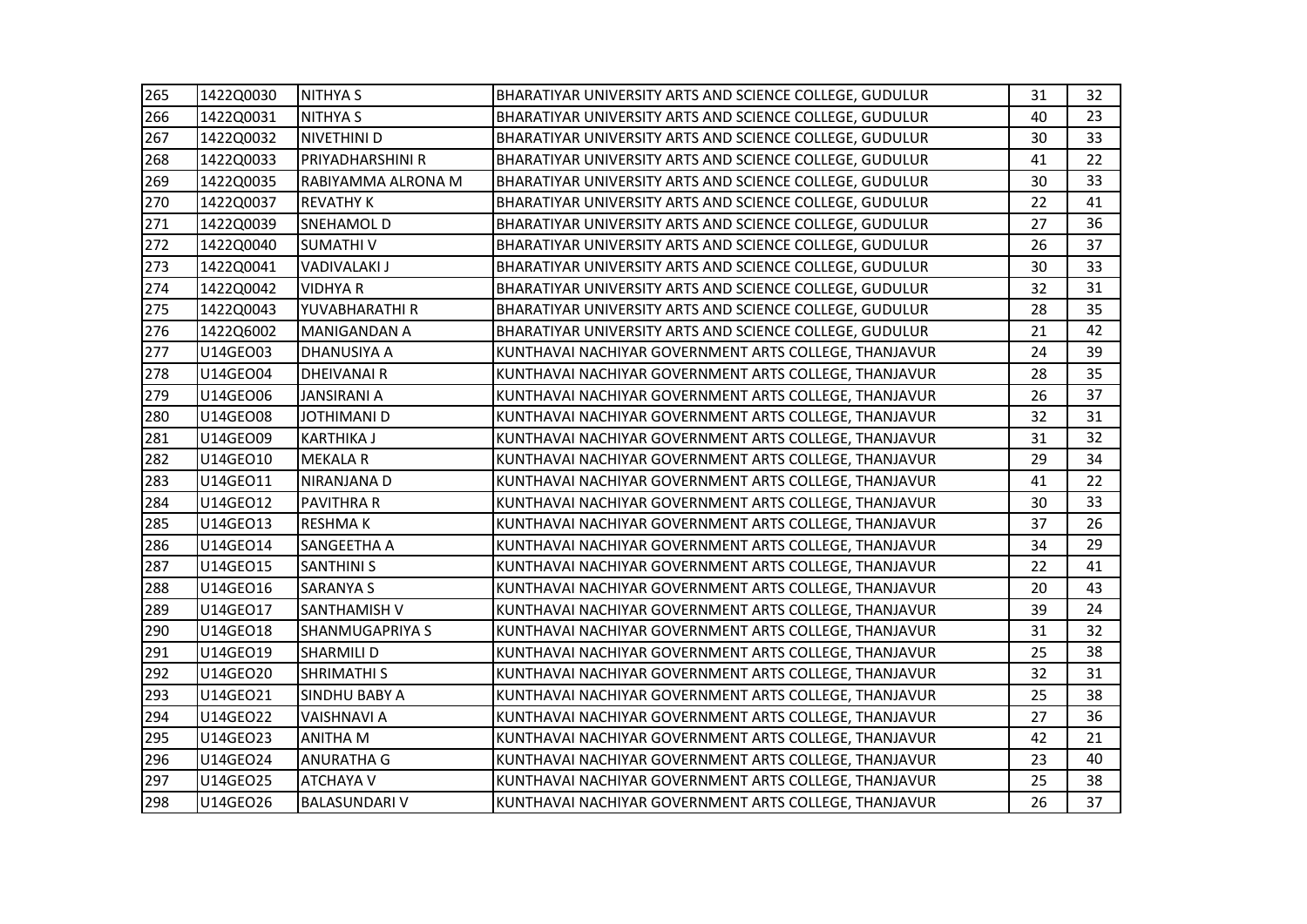| 299 | U14GEO30 | <b>KEERTHIGA S</b>     | KUNTHAVAI NACHIYAR GOVERNMENT ARTS COLLEGE, THANJAVUR | 27 | 36              |
|-----|----------|------------------------|-------------------------------------------------------|----|-----------------|
| 300 | U14GEO31 | <b>MAMTHA S</b>        | KUNTHAVAI NACHIYAR GOVERNMENT ARTS COLLEGE, THANJAVUR | 24 | 39              |
| 301 | U14GE032 | MANGAIYARKARASI G      | KUNTHAVAI NACHIYAR GOVERNMENT ARTS COLLEGE, THANJAVUR | 32 | 31              |
| 302 | U14GEO33 | MANGAIYARKARASI V      | KUNTHAVAI NACHIYAR GOVERNMENT ARTS COLLEGE, THANJAVUR | 32 | 31              |
| 303 | U14GE034 | MANIMEKALAI A          | KUNTHAVAI NACHIYAR GOVERNMENT ARTS COLLEGE, THANJAVUR | 23 | 40              |
| 304 | U14GEO35 | <b>PAVITHRA V</b>      | KUNTHAVAI NACHIYAR GOVERNMENT ARTS COLLEGE, THANJAVUR | 35 | 28              |
| 305 | U14GE036 | <b>SARANYA A</b>       | KUNTHAVAI NACHIYAR GOVERNMENT ARTS COLLEGE, THANJAVUR | 27 | 36              |
| 306 | U14GE037 | <b>SASIKAL P</b>       | KUNTHAVAI NACHIYAR GOVERNMENT ARTS COLLEGE, THANJAVUR | 28 | 35              |
| 307 | U14GE038 | <b>SASIKALA R</b>      | KUNTHAVAI NACHIYAR GOVERNMENT ARTS COLLEGE, THANJAVUR | 32 | 31              |
| 308 | U14GEO39 | <b>SHARMILA S</b>      | KUNTHAVAI NACHIYAR GOVERNMENT ARTS COLLEGE, THANJAVUR | 36 | 27              |
| 309 | U14GEO40 | THIVYAPRIYA C          | KUNTHAVAI NACHIYAR GOVERNMENT ARTS COLLEGE, THANJAVUR | 33 | 30              |
| 310 | U14GEO41 | <b>VADIVAZHAHI R</b>   | KUNTHAVAI NACHIYAR GOVERNMENT ARTS COLLEGE, THANJAVUR | 24 | 39              |
| 311 | U14GEO42 | <b>VARALAKSHMI V</b>   | KUNTHAVAI NACHIYAR GOVERNMENT ARTS COLLEGE, THANJAVUR | 18 | 45              |
| 312 | U14GEO43 | <b>VINOTHAK</b>        | KUNTHAVAI NACHIYAR GOVERNMENT ARTS COLLEGE, THANJAVUR | 24 | 39              |
| 313 | 140801   | <b>ARUMUGAM M</b>      | <b>GOVERNMENT ARTS COLLEGE, KARUR</b>                 | 25 | 38              |
| 314 | 140802   | <b>BALAJI P</b>        | GOVERNMENT ARTS COLLEGE, KARUR                        | 25 | 38              |
| 315 | 140803   | <b>BRINTHA S</b>       | <b>GOVERNMENT ARTS COLLEGE, KARUR</b>                 | 25 | 38              |
| 316 | 140804   | <b>GIRIJA B</b>        | <b>GOVERNMENT ARTS COLLEGE, KARUR</b>                 | 26 | 37              |
| 317 | 140805   | <b>GOVINDARAJ P</b>    | <b>GOVERNMENT ARTS COLLEGE, KARUR</b>                 | 29 | 34              |
| 318 | 140806   | <b>GOWSALYA S</b>      | <b>GOVERNMENT ARTS COLLEGE, KARUR</b>                 | 32 | 31              |
| 319 | 140807   | M INAM IHTOL           | <b>GOVERNMENT ARTS COLLEGE, KARUR</b>                 | 31 | 32              |
| 320 | 140808   | <b>KARHIKA C</b>       | <b>GOVERNMENT ARTS COLLEGE, KARUR</b>                 | 25 | 38              |
| 321 | 140809   | <b>KARUNAMOORTHY K</b> | <b>GOVERNMENT ARTS COLLEGE, KARUR</b>                 | 36 | 27              |
| 322 | 140810   | <b>KATHIRVEL P</b>     | <b>GOVERNMENT ARTS COLLEGE, KARUR</b>                 | 30 | 33              |
| 323 | 140811   | <b>KAVITHA P</b>       | <b>GOVERNMENT ARTS COLLEGE, KARUR</b>                 | 24 | 39              |
| 324 | 140812   | MANI KANDAN M          | GOVERNMENT ARTS COLLEGE, KARUR                        | 22 | 41              |
| 325 | 140813   | <b>MANIVEL A</b>       | <b>GOVERNMENT ARTS COLLEGE, KARUR</b>                 | 30 | 33              |
| 326 | 140814   | <b>MENAKA V</b>        | <b>GOVERNMENT ARTS COLLEGE, KARUR</b>                 | 24 | 39              |
| 327 | 140816   | <b>MUNIYAPPAN K</b>    | <b>GOVERNMENT ARTS COLLEGE, KARUR</b>                 | 21 | 42              |
| 328 | 140819   | PADMAVATHI S           | <b>GOVERNMENT ARTS COLLEGE, KARUR</b>                 | 35 | 28              |
| 329 | 140820   | PERIYASAMY A           | <b>GOVERNMENT ARTS COLLEGE, KARUR</b>                 | 24 | 39              |
| 330 | 140822   | PRASANTH V             | <b>GOVERNMENT ARTS COLLEGE, KARUR</b>                 | 31 | 32 <sup>2</sup> |
| 331 | 140823   | PRIYA M                | <b>GOVERNMENT ARTS COLLEGE, KARUR</b>                 | 33 | 30              |
| 332 | 140825   | PRIYANKA V             | <b>GOVERNMENT ARTS COLLEGE, KARUR</b>                 | 24 | 39              |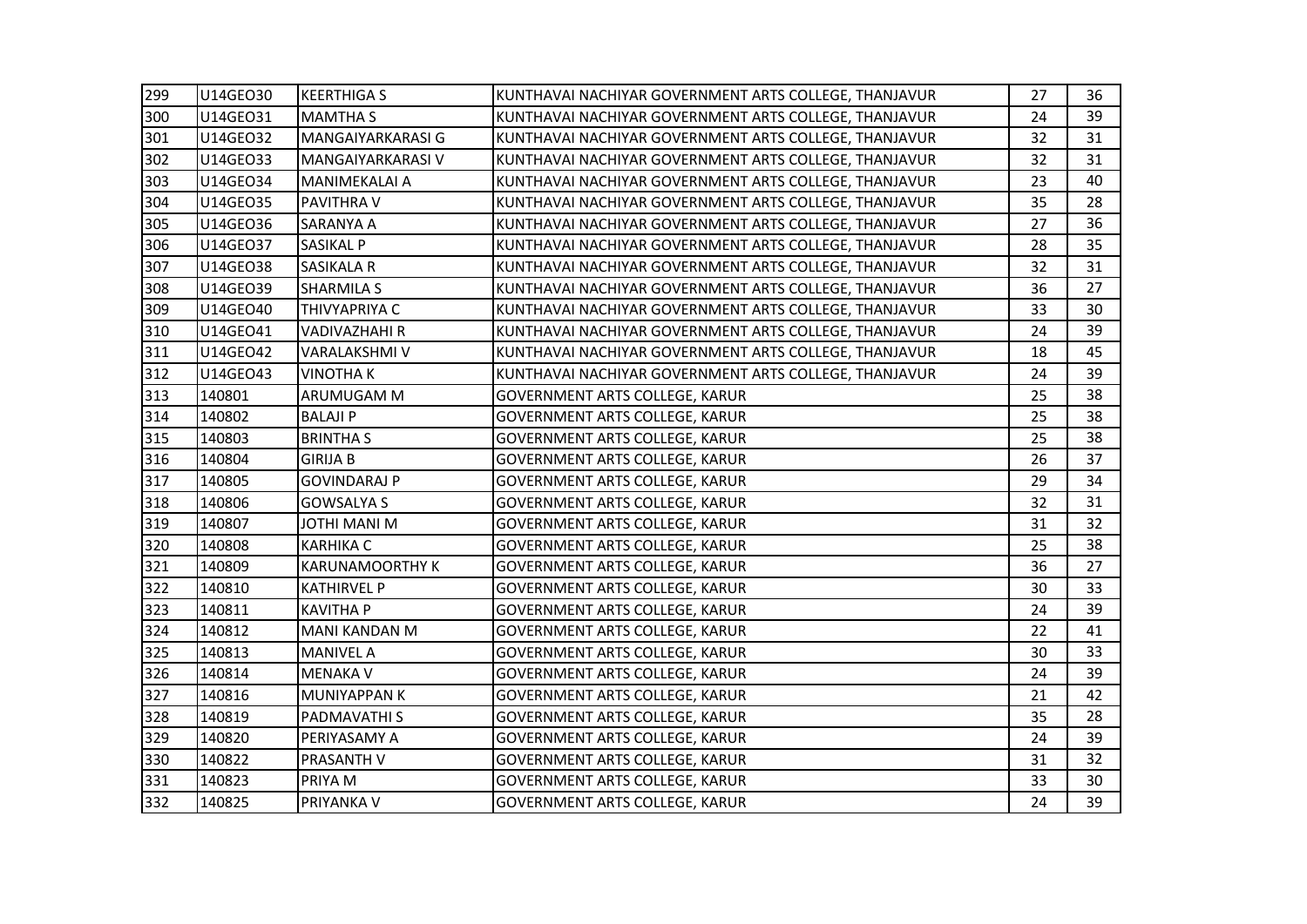| 333 | 140826 | <b>PUGAZHENDHIRAN R</b> | <b>GOVERNMENT ARTS COLLEGE, KARUR</b> | 23 | 40 |
|-----|--------|-------------------------|---------------------------------------|----|----|
| 334 | 140828 | <b>RAMESH A</b>         | <b>GOVERNMENT ARTS COLLEGE, KARUR</b> | 31 | 32 |
| 335 | 140830 | <b>SATHISH KUMAR S</b>  | <b>GOVERNMENT ARTS COLLEGE, KARUR</b> | 32 | 31 |
| 336 | 140831 | SATHYA PRABA P          | <b>GOVERNMENT ARTS COLLEGE, KARUR</b> | 31 | 32 |
| 337 | 140832 | <b>SEKARE</b>           | <b>GOVERNMENT ARTS COLLEGE, KARUR</b> | 28 | 35 |
| 338 | 140833 | <b>SWETHAB</b>          | GOVERNMENT ARTS COLLEGE, KARUR        | 26 | 37 |
| 339 | 140834 | <b>TAMILARASAN K</b>    | GOVERNMENT ARTS COLLEGE, KARUR        | 25 | 38 |
| 340 | 140836 | <b>VENKATESAN T</b>     | <b>GOVERNMENT ARTS COLLEGE, KARUR</b> | 23 | 40 |
| 341 | 140837 | <b>VIGNESH M</b>        | <b>GOVERNMENT ARTS COLLEGE, KARUR</b> | 33 | 30 |
| 342 | 140838 | <b>VIJAYALAKSHMI E</b>  | <b>GOVERNMENT ARTS COLLEGE, KARUR</b> | 37 | 26 |
| 343 | 140839 | <b>VINITHA A</b>        | <b>GOVERNMENT ARTS COLLEGE, KARUR</b> | 30 | 33 |
| 344 | 140851 | <b>ARUN KUMAR R</b>     | GOVERNMENT ARTS COLLEGE, KARUR        | 27 | 36 |
| 345 | 140852 | <b>BOOPALAN p</b>       | <b>GOVERNMENT ARTS COLLEGE, KARUR</b> | 33 | 30 |
| 346 | 140857 | <b>GUNASEELAN N</b>     | <b>GOVERNMENT ARTS COLLEGE, KARUR</b> | 37 | 26 |
| 347 | 140858 | <b>KALAISURIYA V</b>    | <b>GOVERNMENT ARTS COLLEGE, KARUR</b> | 26 | 37 |
| 348 | 140860 | <b>MAYILSAMY P</b>      | GOVERNMENT ARTS COLLEGE, KARUR        | 27 | 36 |
| 349 | 140861 | MOHANAKRISHNAN G        | <b>GOVERNMENT ARTS COLLEGE, KARUR</b> | 42 | 21 |
| 350 | 140862 | <b>MUTHUK</b>           | <b>GOVERNMENT ARTS COLLEGE, KARUR</b> | 30 | 33 |
| 351 | 140863 | <b>NANDHINI G</b>       | <b>GOVERNMENT ARTS COLLEGE, KARUR</b> | 36 | 27 |
| 352 | 140864 | PAVENDAN M              | <b>GOVERNMENT ARTS COLLEGE, KARUR</b> | 29 | 34 |
| 353 | 140866 | PRAKASH M               | GOVERNMENT ARTS COLLEGE, KARUR        | 33 | 30 |
| 354 | 140867 | <b>PREMAT</b>           | <b>GOVERNMENT ARTS COLLEGE, KARUR</b> | 31 | 32 |
| 355 | 140868 | <b>RAGURAM S</b>        | <b>GOVERNMENT ARTS COLLEGE, KARUR</b> | 28 | 35 |
| 356 | 140870 | RAMACHANDRAN G          | <b>GOVERNMENT ARTS COLLEGE, KARUR</b> | 21 | 42 |
| 357 | 140872 | <b>SARATHA V</b>        | <b>GOVERNMENT ARTS COLLEGE, KARUR</b> | 27 | 36 |
| 358 | 140873 | <b>SARVESWARAN P</b>    | <b>GOVERNMENT ARTS COLLEGE, KARUR</b> | 46 | 17 |
| 359 | 140874 | SATHEESH KUMAR M        | <b>GOVERNMENT ARTS COLLEGE, KARUR</b> | 30 | 33 |
| 360 | 140876 | <b>SIVAKUMAR S</b>      | <b>GOVERNMENT ARTS COLLEGE, KARUR</b> | 39 | 24 |
| 361 | 140877 | <b>SIVA SAKTHI R</b>    | <b>GOVERNMENT ARTS COLLEGE, KARUR</b> | 33 | 30 |
| 362 | 140878 | <b>SUDHAKAR S</b>       | <b>GOVERNMENT ARTS COLLEGE, KARUR</b> | 30 | 33 |
| 363 | 140880 | THIRUPATHI D            | <b>GOVERNMENT ARTS COLLEGE, KARUR</b> | 26 | 37 |
| 364 | 140882 | <b>VEERAPATHIRAN R</b>  | <b>GOVERNMENT ARTS COLLEGE, KARUR</b> | 34 | 29 |
| 365 | 140883 | <b>VENGATESWARAN P</b>  | <b>GOVERNMENT ARTS COLLEGE, KARUR</b> | 31 | 32 |
| 366 | 140885 | <b>VIVEK R</b>          | <b>GOVERNMENT ARTS COLLEGE, KARUR</b> | 39 | 24 |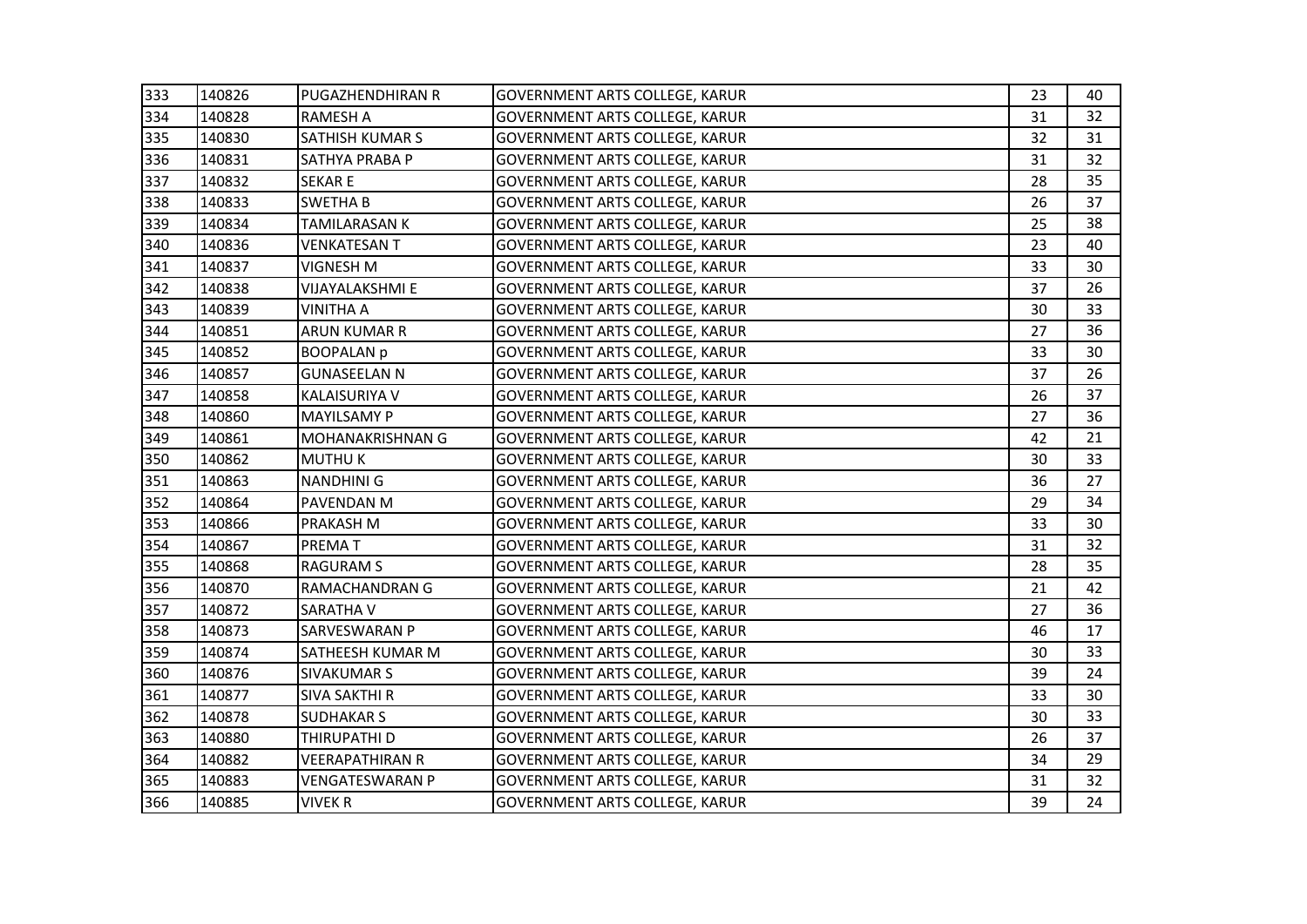| 367 | 14RGE01 | <b>AJITH A</b>         | PERIYAR E. V. R. COLLEGE, TIRUCHIRAPPALLI | 35 | 28 |
|-----|---------|------------------------|-------------------------------------------|----|----|
| 368 | 14RGE02 | AJITH KUMAR M          | PERIYAR E. V. R. COLLEGE, TIRUCHIRAPPALLI | 30 | 33 |
| 369 | 14RGE04 | ANANDHABABU A          | PERIYAR E. V. R. COLLEGE, TIRUCHIRAPPALLI | 23 | 40 |
| 370 | 14RGE05 | <b>ANBUMANIS</b>       | PERIYAR E. V. R. COLLEGE, TIRUCHIRAPPALLI | 39 | 24 |
| 371 | 14RGE09 | <b>DINESHKUMAR A</b>   | PERIYAR E. V. R. COLLEGE, TIRUCHIRAPPALLI | 26 | 37 |
| 372 | 14RGE10 | KARTHIKDEEPAN M        | PERIYAR E. V. R. COLLEGE, TIRUCHIRAPPALLI | 25 | 38 |
| 373 | 14RGE11 | <b>KATHIRAVAN M</b>    | PERIYAR E. V. R. COLLEGE, TIRUCHIRAPPALLI | 30 | 33 |
| 374 | 14RGE15 | PRABHAKARAN P          | PERIYAR E. V. R. COLLEGE, TIRUCHIRAPPALLI | 31 | 32 |
| 375 | 14RGE16 | <b>RAMADASS K</b>      | PERIYAR E. V. R. COLLEGE, TIRUCHIRAPPALLI | 43 | 20 |
| 376 | 14RGE18 | <b>RAVIKUMAR R</b>     | PERIYAR E. V. R. COLLEGE, TIRUCHIRAPPALLI | 17 | 46 |
| 377 | 14RGE19 | SATHISKUMAR K          | PERIYAR E. V. R. COLLEGE, TIRUCHIRAPPALLI | 43 | 20 |
| 378 | 14RGE20 | <b>SIVA S</b>          | PERIYAR E. V. R. COLLEGE, TIRUCHIRAPPALLI | 35 | 28 |
| 379 | 14RGE21 | <b>THANRAJ K</b>       | PERIYAR E. V. R. COLLEGE, TIRUCHIRAPPALLI | 25 | 38 |
| 380 | 14RGE22 | <b>UDHAYAKUMAR K</b>   | PERIYAR E. V. R. COLLEGE, TIRUCHIRAPPALLI | 15 | 47 |
| 381 | 14RGE23 | <b>VIGNES G</b>        | PERIYAR E. V. R. COLLEGE, TIRUCHIRAPPALLI | 34 | 29 |
| 382 | 14RGE24 | <b>VINGNESH M</b>      | PERIYAR E. V. R. COLLEGE, TIRUCHIRAPPALLI | 28 | 35 |
| 383 | 14RGE25 | <b>ANJUMANI C</b>      | PERIYAR E. V. R. COLLEGE, TIRUCHIRAPPALLI | 26 | 37 |
| 384 | 14RGE26 | <b>CHITHIRAVALLI P</b> | PERIYAR E. V. R. COLLEGE, TIRUCHIRAPPALLI | 26 | 37 |
| 385 | 14RGE29 | <b>NIROSHAR</b>        | PERIYAR E. V. R. COLLEGE, TIRUCHIRAPPALLI | 22 | 41 |
| 386 | 14RGE31 | <b>SHANMUGIS</b>       | PERIYAR E. V. R. COLLEGE, TIRUCHIRAPPALLI | 28 | 35 |
| 387 | 14RGE32 | <b>THENARASIM</b>      | PERIYAR E. V. R. COLLEGE, TIRUCHIRAPPALLI | 15 | 47 |
| 388 | 14RGE51 | <b>AJITHKUMAR A</b>    | PERIYAR E. V. R. COLLEGE, TIRUCHIRAPPALLI | 25 | 38 |
| 389 | 14RGE52 | <b>ARUNPRASATH S</b>   | PERIYAR E. V. R. COLLEGE, TIRUCHIRAPPALLI | 19 | 44 |
| 390 | 14RGE53 | <b>BALAJI B</b>        | PERIYAR E. V. R. COLLEGE, TIRUCHIRAPPALLI | 27 | 36 |
| 391 | 14RGE54 | <b>DINESH S</b>        | PERIYAR E. V. R. COLLEGE, TIRUCHIRAPPALLI | 31 | 32 |
| 392 | 14RGE55 | <b>JEYAPAL S</b>       | PERIYAR E. V. R. COLLEGE, TIRUCHIRAPPALLI | 27 | 36 |
| 393 | 14RGE56 | <b>KALIYAMOORTHI M</b> | PERIYAR E. V. R. COLLEGE, TIRUCHIRAPPALLI | 22 | 41 |
| 394 | 14RGE57 | <b>KARTHICK D</b>      | PERIYAR E. V. R. COLLEGE, TIRUCHIRAPPALLI | 29 | 34 |
| 395 | 14RGE58 | <b>KARTHICK P</b>      | PERIYAR E. V. R. COLLEGE, TIRUCHIRAPPALLI | 30 | 33 |
| 396 | 14RGE59 | <b>MANIS</b>           | PERIYAR E. V. R. COLLEGE, TIRUCHIRAPPALLI | 26 | 37 |
| 397 | 14RGE60 | <b>MANICKAM G</b>      | PERIYAR E. V. R. COLLEGE, TIRUCHIRAPPALLI | 37 | 26 |
| 398 | 14RGE62 | <b>MOHAN P</b>         | PERIYAR E. V. R. COLLEGE, TIRUCHIRAPPALLI | 26 | 37 |
| 399 | 14RGE63 | <b>MOOKKAIYA S</b>     | PERIYAR E. V. R. COLLEGE, TIRUCHIRAPPALLI | 24 | 39 |
| 400 | 14RGE64 | <b>MURALI M</b>        | PERIYAR E. V. R. COLLEGE, TIRUCHIRAPPALLI | 17 | 46 |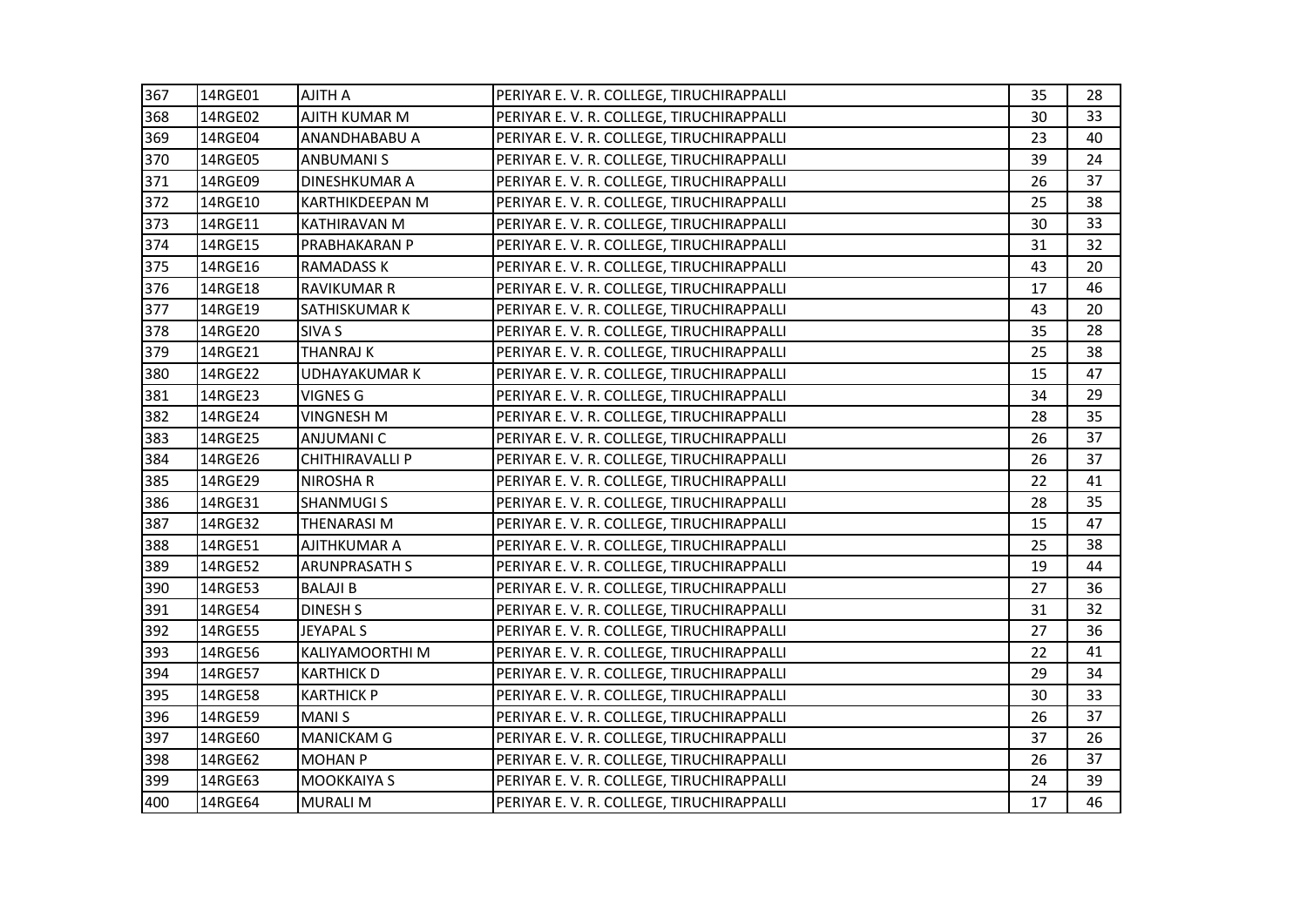| 401 | 14RGE66  | PRAVEENKUMAR A             | PERIYAR E. V. R. COLLEGE, TIRUCHIRAPPALLI | 27 | 36 |
|-----|----------|----------------------------|-------------------------------------------|----|----|
| 402 | 14RGE67  | PREMKUMAR P                | PERIYAR E. V. R. COLLEGE, TIRUCHIRAPPALLI | 33 | 30 |
| 403 | 14RGE68  | <b>RAJENDRAN M</b>         | PERIYAR E. V. R. COLLEGE, TIRUCHIRAPPALLI | 24 | 39 |
| 404 | 14RGE69  | SARATHKUMAR A              | PERIYAR E. V. R. COLLEGE, TIRUCHIRAPPALLI | 22 | 41 |
| 405 | 14RGE70  | SELVARASU P                | PERIYAR E. V. R. COLLEGE, TIRUCHIRAPPALLI | 32 | 31 |
| 406 | 14RGE71  | <b>SETHUPATHIRAJ P T</b>   | PERIYAR E.V. R. COLLEGE, TIRUCHIRAPPALLI  | 28 | 35 |
| 407 | 14RGE72  | <b>SETHURAJ S</b>          | PERIYAR E.V. R. COLLEGE, TIRUCHIRAPPALLI  | 25 | 38 |
| 408 | 14RGE73  | <b>SIVAJI A</b>            | PERIYAR E. V. R. COLLEGE, TIRUCHIRAPPALLI | 24 | 39 |
| 409 | 14RGE74  | <b>SURIYA S</b>            | PERIYAR E. V. R. COLLEGE, TIRUCHIRAPPALLI | 31 | 32 |
| 410 | 14RGE75  | <b>VIJAY S</b>             | PERIYAR E. V. R. COLLEGE, TIRUCHIRAPPALLI | 35 | 28 |
| 411 | 14RGE76  | <b>VINOTH P</b>            | PERIYAR E.V. R. COLLEGE, TIRUCHIRAPPALLI  | 27 | 36 |
| 412 | 14RGE77  | <b>VONOTH P</b>            | PERIYAR E.V. R. COLLEGE, TIRUCHIRAPPALLI  | 39 | 24 |
| 413 | 14RGE78  | <b>BAKIALASHMI S</b>       | PERIYAR E. V. R. COLLEGE, TIRUCHIRAPPALLI | 25 | 38 |
| 414 | 14RGE79  | <b>DAYANA P</b>            | PERIYAR E. V. R. COLLEGE, TIRUCHIRAPPALLI | 33 | 30 |
| 415 | 14RGE81  | <b>GUNADEVI C</b>          | PERIYAR E. V. R. COLLEGE, TIRUCHIRAPPALLI | 26 | 37 |
| 416 | 14RGE84  | <b>KOWSALYA G</b>          | PERIYAR E.V. R. COLLEGE, TIRUCHIRAPPALLI  | 35 | 28 |
| 417 | 14RGE86  | <b>SARUMATHI S</b>         | PERIYAR E.V. R. COLLEGE, TIRUCHIRAPPALLI  | 32 | 31 |
| 418 | 14RGE87  | <b>SATHYA C</b>            | PERIYAR E. V. R. COLLEGE, TIRUCHIRAPPALLI | 24 | 39 |
| 419 | 14RGE88  | <b>VAIDEGIS</b>            | PERIYAR E. V. R. COLLEGE, TIRUCHIRAPPALLI | 26 | 37 |
| 420 | 141GEO02 | <b>AARTHIL</b>             | NIRMALA COLLEGE FOR WOMEN, COIMBATORE     | 36 | 27 |
| 421 | 141GEO03 | AISHWARY HARI K E          | NIRMALA COLLEGE FOR WOMEN, COIMBATORE     | 46 | 17 |
| 422 | 141GEO05 | <b>BANU PRIYA V</b>        | NIRMALA COLLEGE FOR WOMEN, COIMBATORE     | 29 | 34 |
| 423 | 141GEO08 | <b>DHARANIG</b>            | NIRMALA COLLEGE FOR WOMEN, COIMBATORE     | 61 | 6  |
| 424 | 141GEO09 | <b>DIVYA T</b>             | NIRMALA COLLEGE FOR WOMEN, COIMBATORE     | 28 | 35 |
| 425 | 141GEO11 | <b>DIVYASREE M</b>         | NIRMALA COLLEGE FOR WOMEN, COIMBATORE     | 35 | 28 |
| 426 | 141GE012 | <b>DURKADEVIKA S</b>       | NIRMALA COLLEGE FOR WOMEN, COIMBATORE     | 33 | 30 |
| 427 | 141GEO13 | <b>EZHILMATHI A</b>        | NIRMALA COLLEGE FOR WOMEN, COIMBATORE     | 43 | 20 |
| 428 | 141GE015 | <b>IMMCULATE ANGELIN J</b> | NIRMALA COLLEGE FOR WOMEN, COIMBATORE     | 45 | 18 |
| 429 | 141GE018 | <b>JAYALAKSHMI J</b>       | NIRMALA COLLEGE FOR WOMEN, COIMBATORE     | 45 | 18 |
| 430 | 141GEO19 | <b>JEEVITHAK</b>           | NIRMALA COLLEGE FOR WOMEN, COIMBATORE     | 29 | 34 |
| 431 | 141GEO23 | JOTHIMANI C                | NIRMALA COLLEGE FOR WOMEN, COIMBATORE     | 38 | 25 |
| 432 | 141GEO24 | KATHIJAMMA A               | NIRMALA COLLEGE FOR WOMEN, COIMBATORE     | 23 | 40 |
| 433 | 141GEO26 | <b>NATHIYA S</b>           | NIRMALA COLLEGE FOR WOMEN, COIMBATORE     | 44 | 19 |
| 434 | 141GEO28 | <b>NIRANJANA S</b>         | NIRMALA COLLEGE FOR WOMEN, COIMBATORE     | 40 | 23 |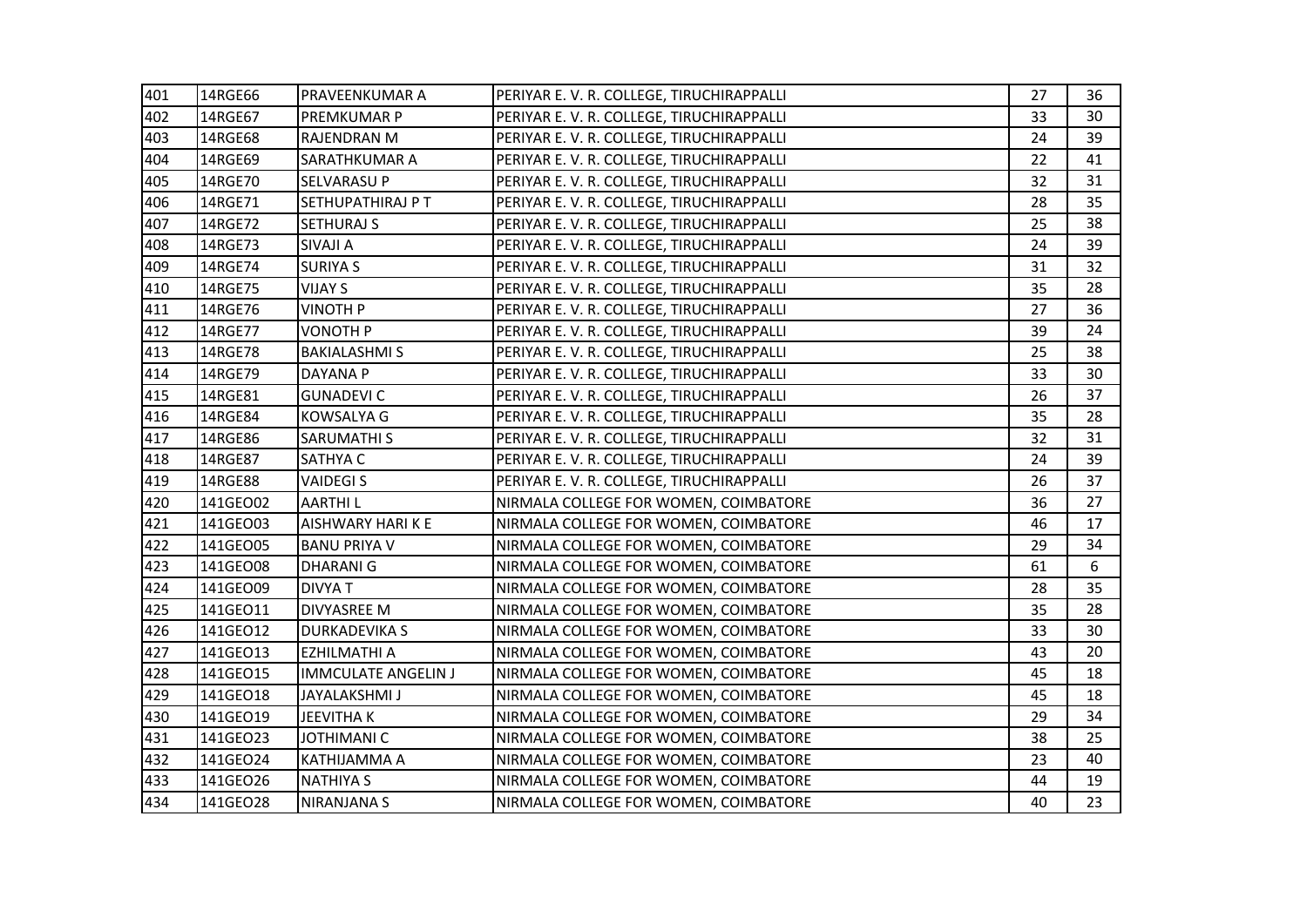| 435 | 141GEO29   | NITHYA SUBASHINI U        | NIRMALA COLLEGE FOR WOMEN, COIMBATORE                          | 76 | 1  |
|-----|------------|---------------------------|----------------------------------------------------------------|----|----|
| 436 | 141GE030   | <b>NIVETHAR</b>           | NIRMALA COLLEGE FOR WOMEN, COIMBATORE                          | 37 | 26 |
| 437 | 141GEO33   | PERIYANAYAKI A            | NIRMALA COLLEGE FOR WOMEN, COIMBATORE                          | 43 | 20 |
| 438 | 141GEO35   |                           | PRINAY ELANTHAIR THERASA NIRMALA COLLEGE FOR WOMEN, COIMBATORE | 37 | 26 |
| 439 | 141GEO36   | <b>PRIYANGA R</b>         | NIRMALA COLLEGE FOR WOMEN, COIMBATORE                          | 54 | 10 |
| 440 | 141GE037   | RAGAVI M                  | NIRMALA COLLEGE FOR WOMEN, COIMBATORE                          | 40 | 23 |
| 441 | 141GEO38   | <b>RAHINI M</b>           | NIRMALA COLLEGE FOR WOMEN, COIMBATORE                          | 37 | 26 |
| 442 | 141GEO43   | SHAJITHA V M              | NIRMALA COLLEGE FOR WOMEN, COIMBATORE                          | 43 | 20 |
| 443 | 141GEO44   | SIBI SABEENA M            | NIRMALA COLLEGE FOR WOMEN, COIMBATORE                          | 35 | 28 |
| 444 | 141GEO45   | SOWMINI G                 | NIRMALA COLLEGE FOR WOMEN, COIMBATORE                          | 53 | 11 |
| 445 | 141GE046   | <b>SRUTHIS</b>            | NIRMALA COLLEGE FOR WOMEN, COIMBATORE                          | 54 | 10 |
| 446 | 141GEO47   | <b>SUTHANTHIRA DEVI R</b> | NIRMALA COLLEGE FOR WOMEN, COIMBATORE                          | 37 | 26 |
| 447 | 141GEO48   | <b>VEERALAKSHMI V</b>     | NIRMALA COLLEGE FOR WOMEN, COIMBATORE                          | 50 | 13 |
| 448 | 141GEO49   | <b>VINODHAL</b>           | NIRMALA COLLEGE FOR WOMEN, COIMBATORE                          | 36 | 27 |
| 449 | 1432TTR001 | <b>ANUSIA M</b>           | M.V.M GOVENRMENT COLLEGE FOR WOMEN, DINDIGUL                   | 24 | 39 |
| 450 | 1432TTR002 | <b>AZHAGUNATCHI V</b>     | M.V.M GOVENRMENT COLLEGE FOR WOMEN, DINDIGUL                   | 29 | 34 |
| 451 | 1432TTR003 | <b>AMBIKA B</b>           | M.V.M GOVENRMENT COLLEGE FOR WOMEN, DINDIGUL                   | 24 | 39 |
| 452 | 1432TTR007 | <b>BUVANESWARI G</b>      | M.V.M GOVENRMENT COLLEGE FOR WOMEN, DINDIGUL                   | 30 | 33 |
| 453 | 1432TTR009 | <b>KAMALI M</b>           | M.V.M GOVENRMENT COLLEGE FOR WOMEN, DINDIGUL                   | 24 | 39 |
| 454 | 1432TTR010 | <b>KARTHIGA S</b>         | M.V.M GOVENRMENT COLLEGE FOR WOMEN, DINDIGUL                   | 32 | 31 |
| 455 | 1432TTR011 | <b>KARTHIKA DEVI A</b>    | M.V.M GOVENRMENT COLLEGE FOR WOMEN, DINDIGUL                   | 33 | 30 |
| 456 | 1432TTR013 | <b>KEERTHANA P</b>        | M.V.M GOVENRMENT COLLEGE FOR WOMEN, DINDIGUL                   | 32 | 31 |
| 457 | 1432TTR014 | MAGUDEESWARI D            | M.V.M GOVENRMENT COLLEGE FOR WOMEN, DINDIGUL                   | 33 | 30 |
| 458 | 1432TTR015 | <b>MALATHIR</b>           | M.V.M GOVENRMENT COLLEGE FOR WOMEN, DINDIGUL                   | 30 | 33 |
| 459 | 1432TTR016 | <b>MANO RANJITHA K</b>    | M.V.M GOVENRMENT COLLEGE FOR WOMEN, DINDIGUL                   | 23 | 40 |
| 460 | 1432TTR017 | MUTHU SELVI T             | M.V.M GOVENRMENT COLLEGE FOR WOMEN, DINDIGUL                   | 35 | 28 |
| 461 | 1432TTR018 | <b>NEELA VENIS</b>        | M.V.M GOVENRMENT COLLEGE FOR WOMEN, DINDIGUL                   | 32 | 31 |
| 462 | 1432TTR019 | PANDEESWARI V             | M.V.M GOVENRMENT COLLEGE FOR WOMEN, DINDIGUL                   | 30 | 33 |
| 463 | 1432TTR020 | <b>PAPPATHI A</b>         | M.V.M GOVENRMENT COLLEGE FOR WOMEN, DINDIGUL                   | 28 | 35 |
| 464 | 1432TTR021 | <b>PAPPATHI G</b>         | M.V.M GOVENRMENT COLLEGE FOR WOMEN, DINDIGUL                   | 22 | 41 |
| 465 | 1432TTR022 | PARVATHI K                | M.V.M GOVENRMENT COLLEGE FOR WOMEN, DINDIGUL                   | 36 | 27 |
| 466 | 1432TTR023 | PRABA DEVIT               | M.V.M GOVENRMENT COLLEGE FOR WOMEN, DINDIGUL                   | 36 | 27 |
| 467 | 1432TTR024 | <b>RANJITHAM B</b>        | M.V.M GOVENRMENT COLLEGE FOR WOMEN, DINDIGUL                   | 36 | 27 |
| 468 | 1432TTR025 | <b>REVATHI B</b>          | M.V.M GOVENRMENT COLLEGE FOR WOMEN, DINDIGUL                   | 40 | 23 |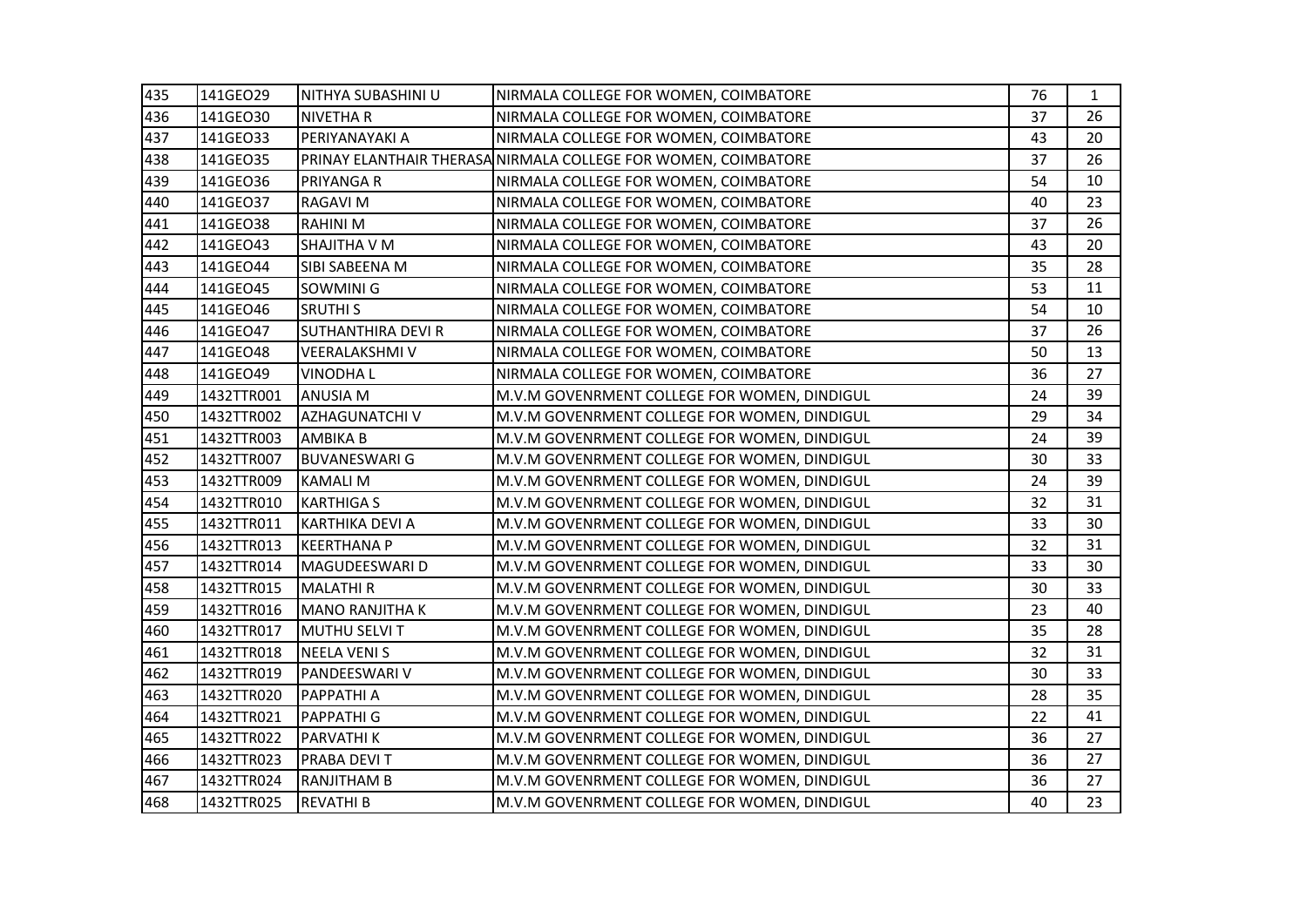| 469 | 1432TTR026 | <b>SARANYA M</b>        | M.V.M GOVENRMENT COLLEGE FOR WOMEN, DINDIGUL | 36 | 27 |
|-----|------------|-------------------------|----------------------------------------------|----|----|
| 470 | 1432TTR029 | <b>SUBBU LAKSHMI S</b>  | M.V.M GOVENRMENT COLLEGE FOR WOMEN, DINDIGUL | 22 | 41 |
| 471 | 1432TTR030 | <b>VALAR MATHI R</b>    | M.V.M GOVENRMENT COLLEGE FOR WOMEN, DINDIGUL | 30 | 33 |
| 472 | 1432TER001 | <b>AARYA PK</b>         | M.V.M GOVENRMENT COLLEGE FOR WOMEN, DINDIGUL | 39 | 24 |
| 473 | 1432TER002 | <b>ABINAYA T</b>        | M.V.M GOVENRMENT COLLEGE FOR WOMEN, DINDIGUL | 28 | 35 |
| 474 | 1432TER003 | ABIRAMI M               | M.V.M GOVENRMENT COLLEGE FOR WOMEN, DINDIGUL | 27 | 36 |
| 475 | 1432TER004 | <b>AMSAVALLI C</b>      | M.V.M GOVENRMENT COLLEGE FOR WOMEN, DINDIGUL | 25 | 38 |
| 476 | 1432TER005 | <b>DHANALAKSHMIS</b>    | M.V.M GOVENRMENT COLLEGE FOR WOMEN, DINDIGUL | 40 | 23 |
| 477 | 1432TER006 | <b>GOWSALYA DEVI G</b>  | M.V.M GOVENRMENT COLLEGE FOR WOMEN, DINDIGUL | 25 | 38 |
| 478 | 1432TER007 | <b>HEMALATHA J</b>      | M.V.M GOVENRMENT COLLEGE FOR WOMEN, DINDIGUL | 23 | 40 |
| 479 | 1432TER008 | <b>HEMALATHA S</b>      | M.V.M GOVENRMENT COLLEGE FOR WOMEN, DINDIGUL | 27 | 36 |
| 480 | 1432TER009 | JAYASUNDARI A           | M.V.M GOVENRMENT COLLEGE FOR WOMEN, DINDIGUL | 27 | 36 |
| 481 | 1432TER010 | <b>KALAIYARASI R</b>    | M.V.M GOVENRMENT COLLEGE FOR WOMEN, DINDIGUL | 26 | 37 |
| 482 | 1432TER012 | LAKSHMI PRIYA U         | M.V.M GOVENRMENT COLLEGE FOR WOMEN, DINDIGUL | 31 | 32 |
| 483 | 1432TER013 | <b>MARZUKKA M</b>       | M.V.M GOVENRMENT COLLEGE FOR WOMEN, DINDIGUL | 36 | 27 |
| 484 | 1432TER016 | <b>NANDHINI B</b>       | M.V.M GOVENRMENT COLLEGE FOR WOMEN, DINDIGUL | 30 | 33 |
| 485 | 1432TER017 | <b>PANDIYARASI S</b>    | M.V.M GOVENRMENT COLLEGE FOR WOMEN, DINDIGUL | 24 | 39 |
| 486 | 1432TER018 | PANDIMEENA P            | M.V.M GOVENRMENT COLLEGE FOR WOMEN, DINDIGUL | 23 | 40 |
| 487 | 1432TER019 | RAJATHI M               | M.V.M GOVENRMENT COLLEGE FOR WOMEN, DINDIGUL | 37 | 26 |
| 488 | 1432TER020 | RAJESHWARI A            | M.V.M GOVENRMENT COLLEGE FOR WOMEN, DINDIGUL | 30 | 33 |
| 489 | 1432TER021 | RAJESHWARI V            | M.V.M GOVENRMENT COLLEGE FOR WOMEN, DINDIGUL | 31 | 32 |
| 490 | 1432TER022 | <b>RANJITHAK</b>        | M.V.M GOVENRMENT COLLEGE FOR WOMEN, DINDIGUL | 41 | 22 |
| 491 | 1432TER023 | ROOBASRI M              | M.V.M GOVENRMENT COLLEGE FOR WOMEN, DINDIGUL | 24 | 39 |
| 492 | 1432TER024 | <b>SANGEETHA P</b>      | M.V.M GOVENRMENT COLLEGE FOR WOMEN, DINDIGUL | 22 | 41 |
| 493 | 1432TER025 | <b>SARANYA S</b>        | M.V.M GOVENRMENT COLLEGE FOR WOMEN, DINDIGUL | 32 | 31 |
| 494 | 1432TER026 | <b>SASIK</b>            | M.V.M GOVENRMENT COLLEGE FOR WOMEN, DINDIGUL | 32 | 31 |
| 495 | 1432TER027 | <b>SEMILA S</b>         | M.V.M GOVENRMENT COLLEGE FOR WOMEN, DINDIGUL | 36 | 27 |
| 496 | 1432TER028 | <b>SHANMUGA PRIYA P</b> | M.V.M GOVENRMENT COLLEGE FOR WOMEN, DINDIGUL | 26 | 37 |
| 497 | 1432TER029 | SRI DEVI M              | M.V.M GOVENRMENT COLLEGE FOR WOMEN, DINDIGUL | 25 | 38 |
| 498 | 1432TER030 | SRI DEVI P              | M.V.M GOVENRMENT COLLEGE FOR WOMEN, DINDIGUL | 44 | 19 |
| 499 | 1432TER032 | <b>USHA RANI M</b>      | M.V.M GOVENRMENT COLLEGE FOR WOMEN, DINDIGUL | 36 | 27 |
| 500 | 1332TER012 | LAKSHMI M               | M.V.M GOVENRMENT COLLEGE FOR WOMEN, DINDIGUL | 23 | 40 |
| 501 | 1416114    | <b>KEERTHANAD</b>       | QUEEN MARY'S COLLEGE, CHENNAI                | 18 | 45 |
| 502 | 20143802   | AJITHKUMAR M            | PRESIDENCY COLLEGE, CHENNAI                  | 33 | 30 |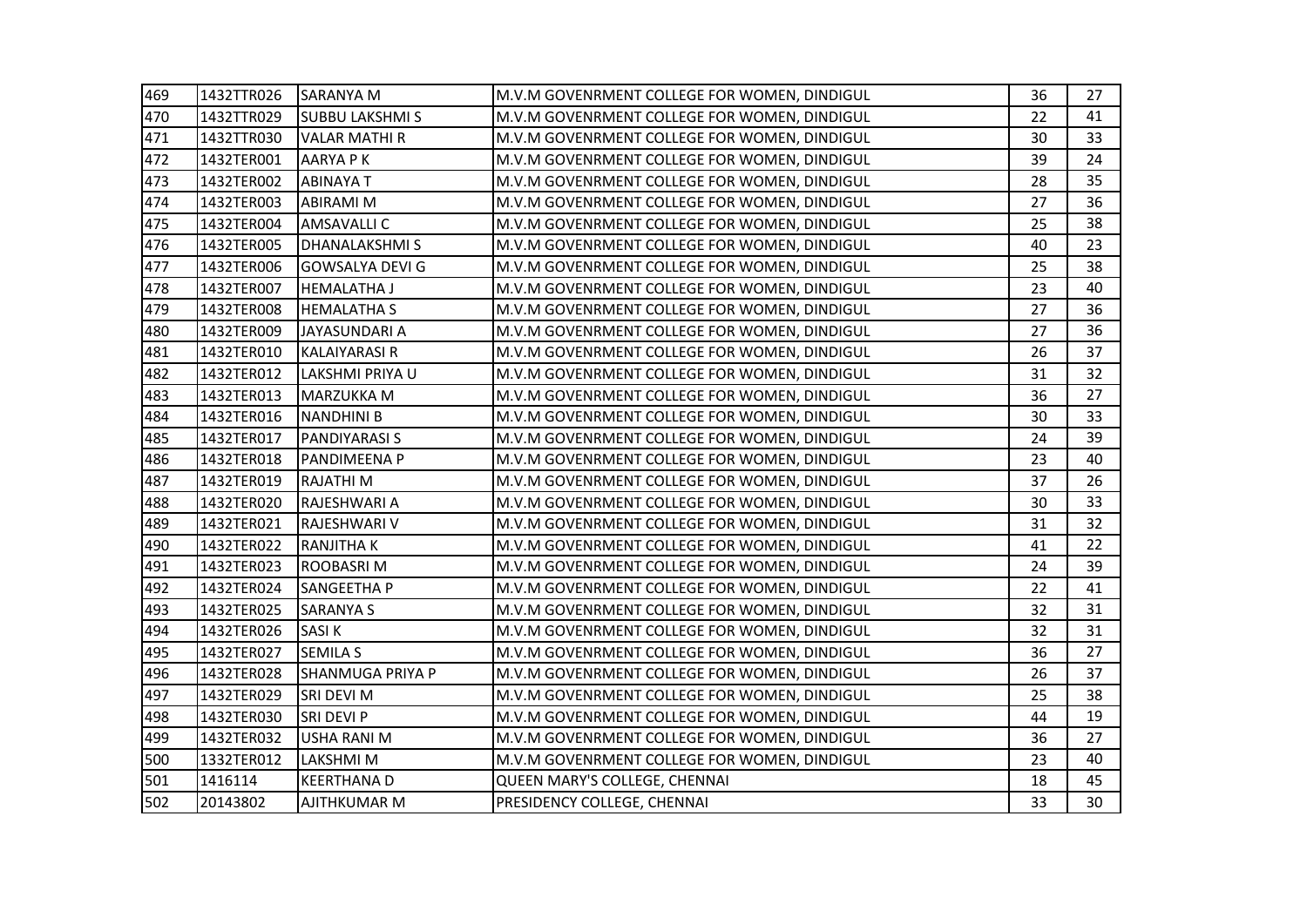| 503 | 20143808 | <b>ESAKKU A</b>              | PRESIDENCY COLLEGE, CHENNAI       | 34 | 29             |
|-----|----------|------------------------------|-----------------------------------|----|----------------|
| 504 | 20143810 | <b>KARTHICK M</b>            | PRESIDENCY COLLEGE, CHENNAI       | 32 | 31             |
| 505 | 20143812 | <b>MANIKANDAN M</b>          | PRESIDENCY COLLEGE, CHENNAI       | 41 | 22             |
| 506 | 20143814 | NAGARAJA N M                 | PRESIDENCY COLLEGE, CHENNAI       | 29 | 34             |
| 507 | 20143815 | PRASANTH A                   | PRESIDENCY COLLEGE, CHENNAI       | 36 | 27             |
| 508 | 20143816 | PRAKASH M                    | PRESIDENCY COLLEGE, CHENNAI       | 23 | 40             |
| 509 | 20143818 | <b>SAMUEL S</b>              | PRESIDENCY COLLEGE, CHENNAI       | 31 | 32             |
| 510 | 20143823 | VIGNESHWARAN N               | PRESIDENCY COLLEGE, CHENNAI       | 37 | 26             |
| 511 | 20143824 | <b>GIRIJA K</b>              | PRESIDENCY COLLEGE, CHENNAI       | 39 | 24             |
| 512 | 20143825 | <b>INENE JABAPRIYA</b>       | PRESIDENCY COLLEGE, CHENNAI       | 39 | 24             |
| 513 | 20143826 | PRETHIBA S                   | PRESIDENCY COLLEGE, CHENNAI       | 33 | 30             |
| 514 | 20143827 | SALMAFROZE B                 | PRESIDENCY COLLEGE, CHENNAI       | 28 | 35             |
| 515 | 20143828 | SATHYA PRIYA R               | PRESIDENCY COLLEGE, CHENNAI       | 25 | 38             |
| 516 | 20143829 | <b>SNEHA RAJESH PUJARI</b>   | PRESIDENCY COLLEGE, CHENNAI       | 37 | 26             |
| 517 | 147GY101 | AMANDA JOSEPH SAMRAJ         | MADRAS CHRISTIAN COLLEGE, CHENNAI | 69 | $\overline{2}$ |
| 518 | 147GY102 | <b>DARTHY RANI J</b>         | MADRAS CHRISTIAN COLLEGE, CHENNAI | 33 | 30             |
| 519 | 147GY103 | <b>IDOGA CHARITY ENE</b>     | MADRAS CHRISTIAN COLLEGE, CHENNAI | 29 | 34             |
| 520 | 147GY104 | <b>INDUMATHI A</b>           | MADRAS CHRISTIAN COLLEGE, CHENNAI | 29 | 34             |
| 521 | 147GY105 | JENNIFER HUMPHREY            | MADRAS CHRISTIAN COLLEGE, CHENNAI | 35 | 28             |
| 522 | 147GY106 | <b>JYOTHI YADEV</b>          | MADRAS CHRISTIAN COLLEGE, CHENNAI | 24 | 39             |
| 523 | 147GY107 | <b>KARUVELAM B</b>           | MADRAS CHRISTIAN COLLEGE, CHENNAI | 37 | 26             |
| 524 | 147GY109 | MARAGATHA MEENAKSHI R        | MADRAS CHRISTIAN COLLEGE, CHENNAI | 36 | 27             |
| 525 | 147GY110 | <b>MEERA NAIR MS</b>         | MADRAS CHRISTIAN COLLEGE, CHENNAI | 44 | 19             |
| 526 | 147GY111 | <b>NANCY PAULINA TOPPO</b>   | MADRAS CHRISTIAN COLLEGE, CHENNAI | 39 | 24             |
| 527 | 147GY112 | <b>NAVRIN A</b>              | MADRAS CHRISTIAN COLLEGE, CHENNAI | 50 | 13             |
| 528 | 147GY113 | PRITI MOHANTA                | MADRAS CHRISTIAN COLLEGE, CHENNAI | 36 | 27             |
| 529 | 147GY115 | <b>SHERLEY G S LANGSTIEH</b> | MADRAS CHRISTIAN COLLEGE, CHENNAI | 46 | 17             |
| 530 | 147GY121 | AJAY R                       | MADRAS CHRISTIAN COLLEGE, CHENNAI | 26 | 37             |
| 531 | 147GY122 | ALAGU ARUNKUMAR N            | MADRAS CHRISTIAN COLLEGE, CHENNAI | 31 | 32             |
| 532 | 147GY131 | LOKESH ARUNACHALAM R         | MADRAS CHRISTIAN COLLEGE, CHENNAI | 23 | 40             |
| 533 | 147GY133 | <b>GAUTHAM KUMAR</b>         | MADRAS CHRISTIAN COLLEGE, CHENNAI | 41 | 22             |
| 534 | 147GY135 | <b>PRABHUS</b>               | MADRAS CHRISTIAN COLLEGE, CHENNAI | 33 | 30             |
| 535 | 147GY139 | <b>NIVAS S</b>               | MADRAS CHRISTIAN COLLEGE, CHENNAI | 59 | $\overline{7}$ |
| 536 | 147GY140 | <b>OM PRAKASH</b>            | MADRAS CHRISTIAN COLLEGE, CHENNAI | 38 | 25             |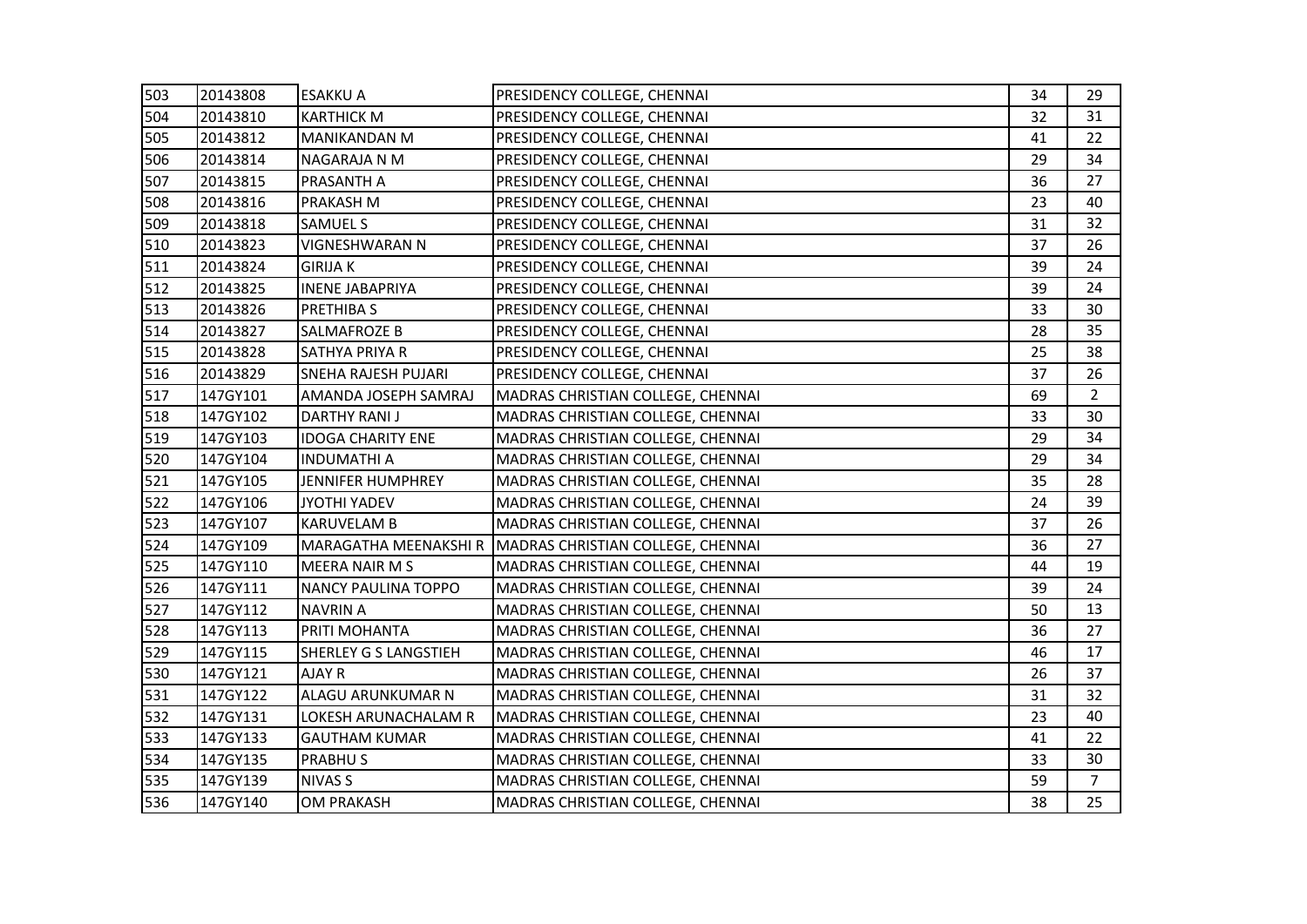| 537 | 147GY144 | <b>SELVA JOEL</b>        | MADRAS CHRISTIAN COLLEGE, CHENNAI                      | 28 | 35 |
|-----|----------|--------------------------|--------------------------------------------------------|----|----|
| 538 | 147GY145 | SHIBIN GEORGE JACOB      | MADRAS CHRISTIAN COLLEGE, CHENNAI                      | 47 | 16 |
| 539 | 147GY147 | <b>SYED UZAIR AHMED</b>  | MADRAS CHRISTIAN COLLEGE, CHENNAI                      | 35 | 28 |
| 540 | 147GY149 | <b>TIPPU K SHARIF</b>    | MADRAS CHRISTIAN COLLEGE, CHENNAI                      | 44 | 19 |
| 541 | 147GY150 | <b>VIKNESH A</b>         | MADRAS CHRISTIAN COLLEGE, CHENNAI                      | 22 | 41 |
| 542 | 1421001  | ALMAS BANU A             | BHARATHI WOMENS COLLEGE, CHENNAI                       | 32 | 31 |
| 543 | 1421002  | <b>BHARATHY R</b>        | BHARATHI WOMENS COLLEGE, CHENNAI                       | 27 | 36 |
| 544 | 1421003  | <b>CATHERINE MARY A</b>  | BHARATHI WOMENS COLLEGE, CHENNAI                       | 26 | 37 |
| 545 | 1421004  | <b>GAYATHRIK</b>         | BHARATHI WOMENS COLLEGE, CHENNAI                       | 29 | 34 |
| 546 | 1421007  | <b>INDUMATHI J</b>       | BHARATHI WOMENS COLLEGE, CHENNAI                       | 31 | 32 |
| 547 | 1421008  | <b>IRFANA THABASUM S</b> | BHARATHI WOMENS COLLEGE, CHENNAI                       | 21 | 42 |
| 548 | 1421009  | <b>JAYANTHI R</b>        | BHARATHI WOMENS COLLEGE, CHENNAI                       | 25 | 38 |
| 549 | 1421010  | <b>JAYANTHI R</b>        | BHARATHI WOMENS COLLEGE, CHENNAI                       | 24 | 39 |
| 550 | 1421012  | KANIMOZHI K              | BHARATHI WOMENS COLLEGE, CHENNAI                       | 27 | 36 |
| 551 | 1421013  | KANIMOZHI V              | BHARATHI WOMENS COLLEGE, CHENNAI                       | 33 | 30 |
| 552 | 1421015  | <b>KEERTHANA G</b>       | BHARATHI WOMENS COLLEGE, CHENNAI                       | 30 | 33 |
| 553 | 1421016  | KOWSALYA G               | BHARATHI WOMENS COLLEGE, CHENNAI                       | 32 | 31 |
| 554 | 1421018  | <b>MAIMOON FATHIMA P</b> | BHARATHI WOMENS COLLEGE, CHENNAI                       | 28 | 35 |
| 555 | 1421019  | <b>MANIMEGALAI M</b>     | BHARATHI WOMENS COLLEGE, CHENNAI                       | 29 | 34 |
| 556 | 1421020  |                          | MEHAROONNISHA BEGAM S BHARATHI WOMENS COLLEGE, CHENNAI | 20 | 43 |
| 557 | 1421022  | <b>NALINA V</b>          | BHARATHI WOMENS COLLEGE, CHENNAI                       | 31 | 32 |
| 558 | 1421023  | <b>NIVETHA E</b>         | BHARATHI WOMENS COLLEGE, CHENNAI                       | 24 | 39 |
| 559 | 1421025  | PADMAVATHY M             | BHARATHI WOMENS COLLEGE, CHENNAI                       | 27 | 36 |
| 560 | 1421031  | <b>SARANYA M</b>         | BHARATHI WOMENS COLLEGE, CHENNAI                       | 38 | 25 |
| 561 | 1421032  | SATHIYA PRIYA R          | BHARATHI WOMENS COLLEGE, CHENNAI                       | 21 | 42 |
| 562 | 1421033  | SELVALAKSHMI S           | BHARATHI WOMENS COLLEGE, CHENNAI                       | 38 | 25 |
| 563 | 1421034  | <b>SUMITHRA V A</b>      | BHARATHI WOMENS COLLEGE, CHENNAI                       | 27 | 36 |
| 564 | 1422002  | <b>ANUPRIYA E</b>        | <b>BHARATHI WOMENS COLLEGE, CHENNAI</b>                | 27 | 36 |
| 565 | 1422006  | <b>BRINDHAP</b>          | BHARATHI WOMENS COLLEGE, CHENNAI                       | 20 | 43 |
| 566 | 1422007  | <b>CHRISTY SILVIYA E</b> | BHARATHI WOMENS COLLEGE, CHENNAI                       | 29 | 34 |
| 567 | 1422008  | DIVYA S                  | BHARATHI WOMENS COLLEGE, CHENNAI                       | 32 | 31 |
| 568 | 1422009  | <b>DIVYA BHARATHI S</b>  | BHARATHI WOMENS COLLEGE, CHENNAI                       | 30 | 33 |
| 569 | 1422010  | DIVYA BHARATHI V         | BHARATHI WOMENS COLLEGE, CHENNAI                       | 35 | 28 |
| 570 | 1422011  | <b>FATHIMA MARY G</b>    | <b>BHARATHI WOMENS COLLEGE, CHENNAI</b>                | 27 | 36 |